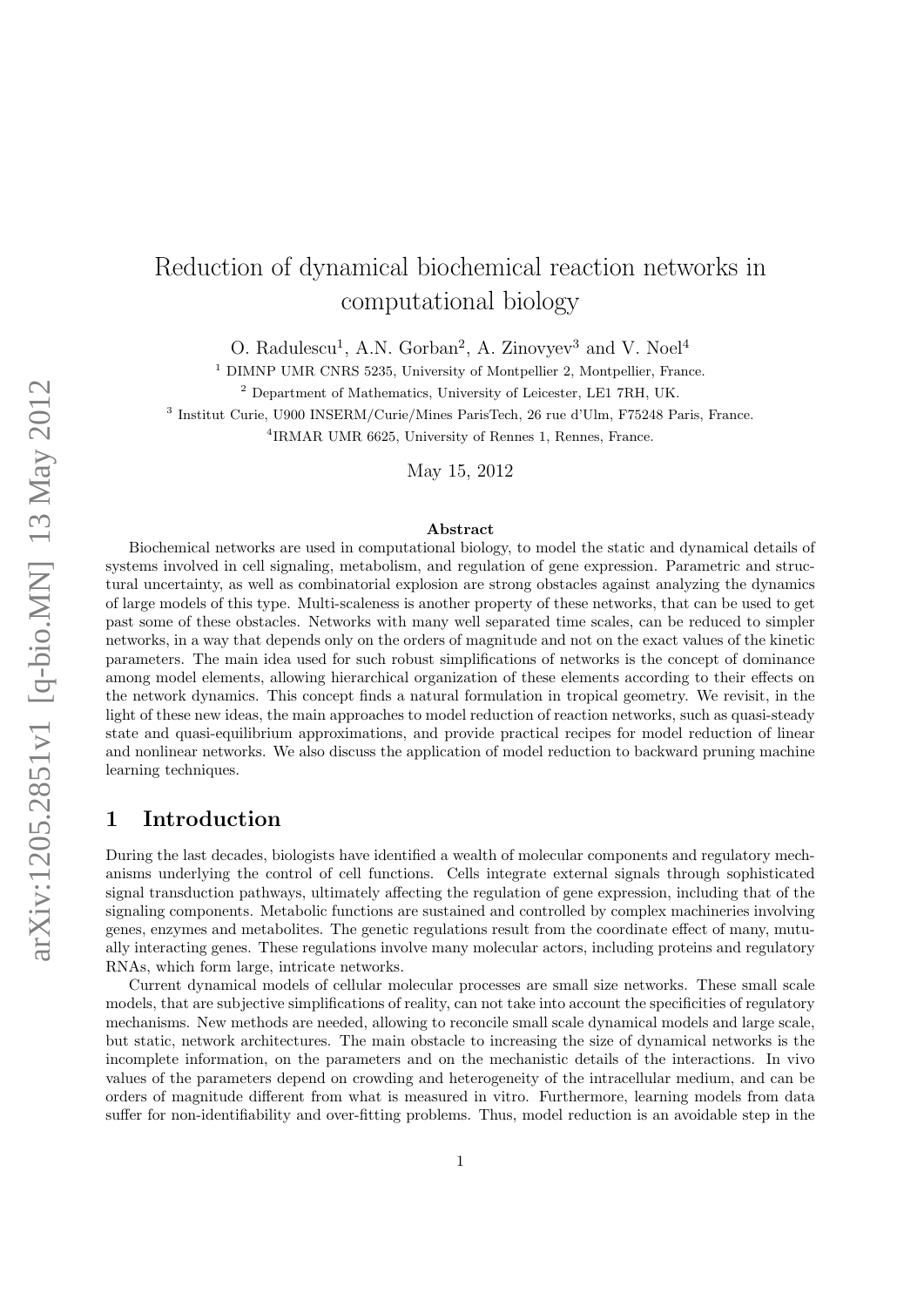study of large networks, allowing to extract the essential features of the model, that can then be identified from data. Model reduction in computational biology should have several particularities.

First of all, model reduction should cope with parametric incompleteness and/or uncertainty.

A certain class of reduction methods are parameter independent and automatically comply with this specificity. In biochemical networks, the number of possible chemical species grows combinatorially due to numerous possibilities of interactions between molecules with multiple interaction sites. The exact lumping methods [\[12,](#page-12-0) [18\]](#page-12-1) reduce the number of microstates and avoid combinatorial explosion in the description and analysis of large models of receptor and scaffold signalling. A similar technique [\[24\]](#page-12-2) is used to rationally organize supramolecular complexes in rule-based modeling [\[21\]](#page-12-3) of biochemical networks. Other, parameter independent, coarse-graining techniques are graphical methods formalizing node deletion and merging operations in biochemical networks [\[29\]](#page-13-0), pooling of metabolites in large scale metabolic networks [\[73,](#page-15-0) [54\]](#page-14-0), or extensive searches in the set of all possible lumps [\[22\]](#page-12-4). Finally, qualitative reduction methods were used to simplify large logical regulatory graphs, adequately suppressing nodes and defining subapproximating dynamics [\[68,](#page-15-1) [69\]](#page-15-2).

Secondly, biochemical processes governing network dynamics span over many timescales. For example, changing gene expression programs can take hours and even days while protein complex formation goes on the second scale and post-translational protein modifications take minutes to happen. Protein life half-times can vary from minutes to days. Model reduction should exploit multiscaleness. Asymptotic dynamics of networks with slow and fast processes, can be strongly simplified using various ideas such as inertial and invariant manifolds (IM) and averaging approximations.

The iterative methods of IM aim to find a slow low dimensional IM, containing the asymptotic dynamics [\[37,](#page-13-1) [38,](#page-13-2) [81\]](#page-16-0). The Computational Singular Perturbation (CSP) [\[59,](#page-14-1) [15\]](#page-12-5) aims to find even more, the slow IM and, in addition, the geometry of fast foliation. Invariant manifolds can be calculated by various other methods [\[39,](#page-13-3) [41,](#page-13-4) [81,](#page-16-0) [56,](#page-14-2) [58\]](#page-14-3).

Very popular are the methods for computation of a "first approximations" to the slow IM. The classical quasi steady-state approximation (QSS) was proposed by [\[10\]](#page-12-6) and was elaborated into an important tool for analysis of chemical reaction mechanism and kinetics [\[87,](#page-16-1) [16,](#page-12-7) [50\]](#page-14-4). The classical QSS is based on the relative smallness of concentrations of some of active reagents (radicals, concentration of enzyme and substrate-enzyme complexes or amount of active centers on the catalyst surface) [\[5,](#page-11-0) [86,](#page-16-2) [100\]](#page-17-0). The quasiequilibirium approximation (QE) has two basic formulations: the thermodynamic approach, based on conditional entropy maximum (or free energy conditional minimum), or the kinetic formulation, based on equilibration of fast reversible reactions. The very first use of the entropy maximum dates back to Gibbs [\[30\]](#page-13-5). Corrections to QE approximation with applications to physical and chemical kinetics were developed by [\[40,](#page-13-6) [39\]](#page-13-3). An important, still unsolved, problem of these two approximations is the detection of QSS species and QE reactions without application of all machinery of the IM or CSP methods. Indeed, not all reactions with large constants are at quasi-equilibrium, and there are no simple rules to find QSS species if there is no such hints as a small amount of a conserved quantity (like the total concentration of enzyme). The method of Intrinsic Low Dimensional Manifolds (ILDM) [\[63,](#page-15-3) [14\]](#page-12-8) provides an approximation of a low dimensional invariant manifold and works as a first step of CSP [\[55\]](#page-14-5).

Another method allowing to simplify multiscale dynamics is averaging. This idea can be tracked back to Poincaré's perturbative treatment of the many body problem in celestial mechanics [\[74\]](#page-15-4), further developed in classical mechanics by other authors [\[6,](#page-11-1) [62\]](#page-15-5), and also known as adiabatic or Born-Oppenheimer approximation in quantum mechanics [\[66\]](#page-15-6). Rather generally, averaging can be applied when some fine scale variables of the system are rapidly oscillating. Then, the dynamics of slow, coarse scale variables, can be obtained by time averaging the system over a timescale much larger than the period of the fast oscillations. The way to perform averaging, depends on the structure of the system, namely on the definition of the coarse grained and fine variables [\[11,](#page-12-9) [7,](#page-11-2) [2,](#page-11-3) [85,](#page-16-3) [1,](#page-11-4) [34,](#page-13-7) [88\]](#page-16-4).

Some of these ideas have been implemented in computational biology tools. Systems biology markup language SBML [\[52\]](#page-14-6) can allocate a "fast" attribute to reaction elements. Fast reaction specification can be taken into account by computational biology softwares such as VirtualCell [\[90\]](#page-16-5) that implements a QE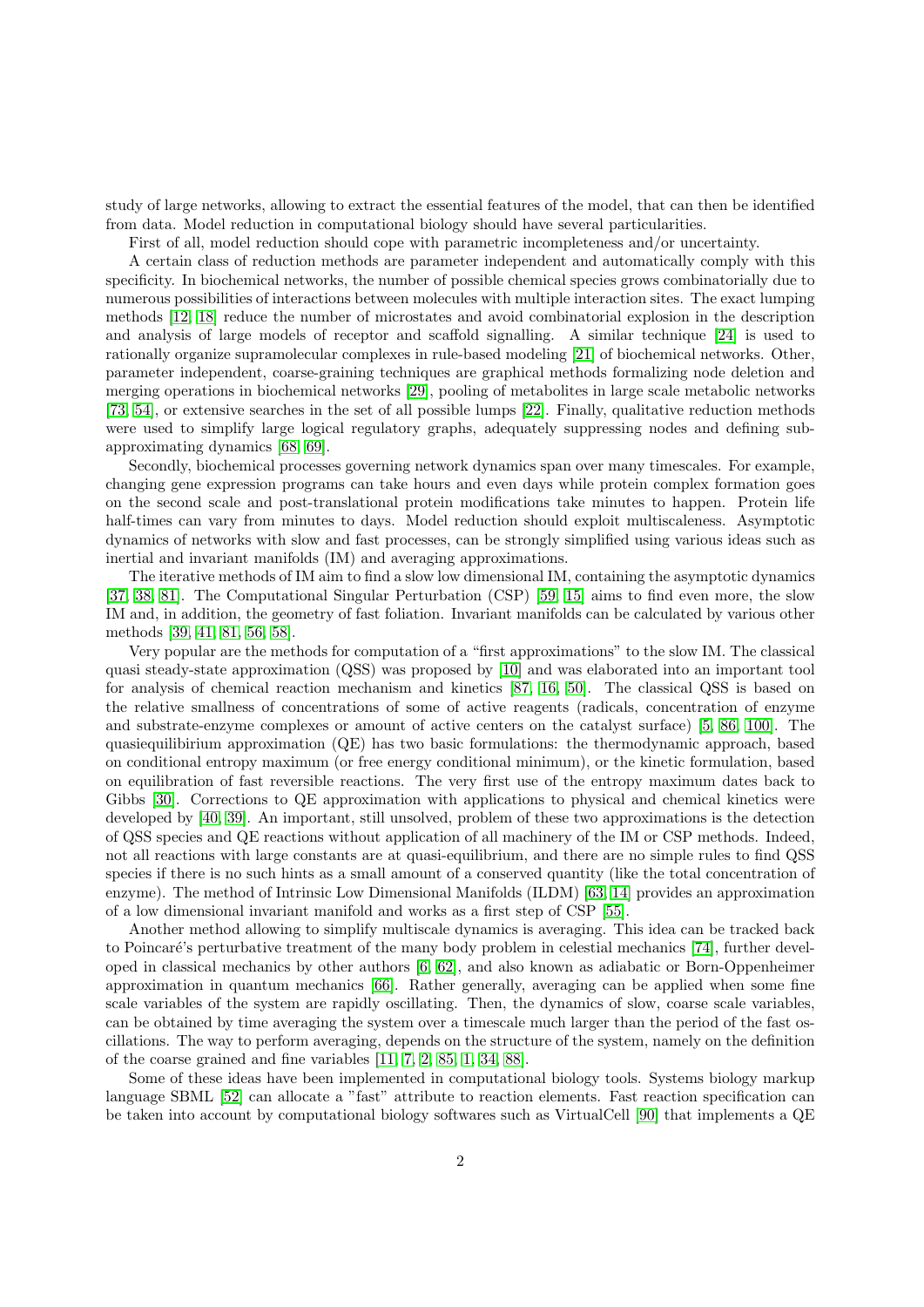approximation algorithm [\[89\]](#page-16-6). Similarly, the simulation tool COPASI [\[51\]](#page-14-7) implements the ILDM method [\[93\]](#page-16-7).

Finally, multiscaleness does not uniquely apply to timescales but equivalently to abundances of various species in these networks. mRNA copy numbers can change from some units to tens of thousands, and the dynamic concentration range of biological proteins can reach up to five orders of magnitude. Furthermore, the DNA molecule has only one or a few copies. Low copy numbers lead, directly or indirectly (a species can be stochastic even if present in large copy numbers), to stochastic gene expression. In computational biology, model reduction should thus cope not only with deterministic, but also with stochastic and hybrid models. The need to reduce large scale stochastic models is acute. Indeed, stochastic simulation algorithm (SSA, [\[32,](#page-13-8) [31\]](#page-13-9)) can be very expensive in computer time when applied to large unreduced models, precluding model analysis and identification. For this reason, extensive effort has been dedicated to adapting the main ideas used for model reduction of deterministic models, namely exact lumping, invariant manifolds, QSS, QE, and averaging, to the case of stochastic models.

Reduction of stochastic rule-based models, based on a weakened version of the exact lumpability criterion, has been proposed by [\[25\]](#page-12-10) to define abstract species or stochastic-fragments that can be further used in simplified calculations. Multiscaleness of stochastic models is two-fold, it affects both species and reaction rates. This has been exploited in hybrid stochastic simulation schemes that are, for the most of them, based on a partition of the biochemical reactions in fast and slow reactions [\[49,](#page-14-8) [13,](#page-12-11) [4,](#page-11-5) [48,](#page-14-9) [3,](#page-11-6) [82,](#page-16-8) [57,](#page-14-10) [47,](#page-14-11) [92,](#page-16-9) [83,](#page-16-10) [45,](#page-14-12) [9,](#page-11-7) [60,](#page-14-13) [36,](#page-13-10) [72\]](#page-15-7). Conversely, mixed partitions, using both reactions and species can exploit both types of multiscaleness and more appropriately unravel a rich variety of stochastic functioning regimes such as piece-wise deterministic, switched diffusions, diffusions with jumps, as well as averaged processes [\[80,](#page-16-11) [20,](#page-12-12) [19\]](#page-12-13) only partially covered by some situations discussed in [\[64\]](#page-15-8).

Machine learning approaches to parameter identification [\[35\]](#page-13-11) could profit from Fokker-Planck approximations, also known as diffusion approximations or Langevin approach, of the master equation describing dynamics of stochastic networks. Traditional approaches such as central limit theorem [\[33,](#page-13-12) [65\]](#page-15-9), the  $\Omega$ and the Kramers-Moyal expansions [\[80,](#page-16-11) [20\]](#page-12-12) where used to derive diffusion approximations. Alternatively, [\[23\]](#page-12-14) propose diffusion approximations for slow/fast stochastic networks, in which the drift and diffusion parameters are obtained numerically. By the ergodic theorem, time averaging of multiscale stochastic models boils down to a QE assumption for the fast variables. This idea has been used in [\[20\]](#page-12-12) to reduce stochastic networks. A few computational biology tools implement stochastic approximations [\[83\]](#page-16-10).

With the exception of the parameter independent methods, all the model reduction methods described above need a full parametrization of the model. This is a stringent requirement, and can not be easily bypassed. Indeed, the reduction has a local validity. The elements defining a reduced model such as IM, QSS species, QE species, depend on the model parameters and also on the position on a trajectory of the dynamics. What one can expect is that model reduction is robust, i.e. a given reduced model provides an accurate approximation of the dynamics of the initial model for a wide range of parameters and variables values. One can show that this property is satisfied by biochemical networks with separated constants, because in this case the simplified networks depend on the order relations among model parameters and not on the precise values of these parameters [\[42,](#page-13-13) [76,](#page-15-10) [70\]](#page-15-11).

The purpose of this review is not the exhaustive description of all the reduction methods that we have delineated. We will revisit the fundamental concepts of model reduction in the light of a new program, that should, in the long term, lead to a new generation of reduction tools satisfying all the specific requirements of computational biology. Due to space limitations, we restrict ourselves to deterministic models.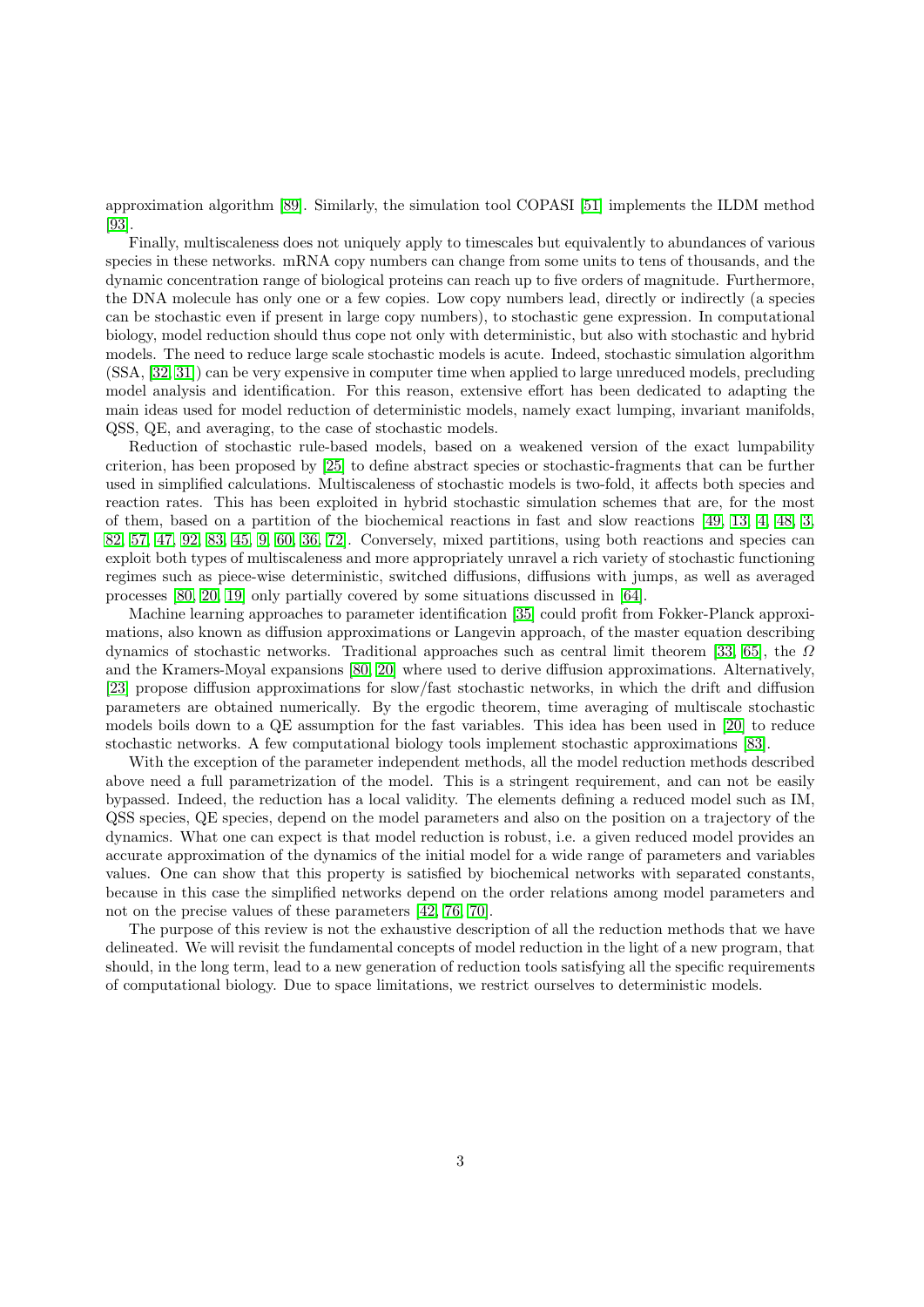#### 2 Deterministic dynamical networks

To construct a dynamic reaction network we need the list of components,  $\mathcal{A} = \{A_1, \dots A_n\}$  and the list of reactions (the reaction mechanism):

$$
\sum_{i} \alpha_{ji} A_i \rightleftharpoons \sum_{k} \beta_{jk} A_k,
$$
\n(1)

where  $j \in [1, r]$  is the reaction number.

Dynamics of nonlinear networks in homogeneous isochoric systems (fixed volume) is described by a system of differential equations:

<span id="page-3-2"></span>
$$
\frac{dc}{dt} = P(c) = \sum_{j=1}^{r} \nu_j (R_j^+(c) - R_j^-(c))
$$
\n(2)

 $c \in \mathbb{R}^n$  is the concentration vector,  $\nu_j = \beta_j - \alpha_j$  is the global stoichiometric vector. The reaction rates  $R_j^{+/-}(c)$  are non-linear functions of the concentrations. For instance, the mass action law reads  $R_j^+(c)$  $k_j^+ \prod_i c_i^{\alpha_{ji}}, R_j^-(c) = k_j^- \prod_i c_i^{\beta_{ji}},$  in which case  $P_i(c)$  is a multivariate polynomial on the concentrations  $c_j$ .

### 3 Multi-scale reduction of monomolecular reaction networks

Monomolecular reaction networks are the simplest reaction networks. The structure of these networks is completely defined by a digraph, in which vertices correspond to chemical species  $A_i$ , edges correspond to reactions  $A_i \rightarrow A_j$  with kinetic constants  $k_{ji} > 0$ .

The kinetic equation is

<span id="page-3-0"></span>
$$
\frac{dc_i}{dt} = \sum_j k_{ij}c_j - \left(\sum_j k_{ji}\right)c_i,\tag{3}
$$

or in matrix form:  $\dot{c} = Kc$ .

The solutions of [\(3\)](#page-3-0) can be expressed in terms of left and right eigenvectors of the kinetic matrix  $K$ :

<span id="page-3-1"></span>
$$
c(t) = (l0, c(0)) + \sum_{k=1}^{n-1} rk(lk, c(0)) \exp(-\lambda_k t)
$$
 (4)

where  $Kr^k = \lambda_k r^k$ , and  $l^k K = \lambda_k l^k$ .

Each eigenvalue  $\lambda_k$  is the inverse of a timescale of the network. A reduced network having solutions of the type [\(4\)](#page-3-1), with eigenvectors  $r^k$ ,  $l^k$ , and eigenvalues  $\lambda_k$  approximating the eigenvectors and the eigenvalues of the original network is called a multiscale approximation.

We say that the network constants are totally separated if for all  $(i, j) \neq (i', j')$  one of the relations  $k_{ji} \ll k_{j'i'}$ , or  $k_{ji} \gg k_{j'i'}$  is satisfied.

It was shown in [\[42,](#page-13-13) [76,](#page-15-10) [43\]](#page-13-14) that the multiscale approximations of arbitrary monomolecular reaction networks with totally separated constants are acyclic (have no cycles), and deterministic (have no nodes from which leave more than one edge) digraphs.

In order to reduce a network with total separation, one needs only qualitative information on the constants. More precisely, each edge of the reaction digraph can be labeled by a positive integer representing the rank of the reaction parameter in the ordered series of parameter values, the largest parameter (the quickest reaction) having the lowest label. These integer labels also indicate the timescales of the processes modeled by the network reactions.

The reduced network is not always a subgraph of the initial graph. It is obtained from this integer labeled digraph by graph re-writing operations, that can be generically described as pruning and pooling. Two types of pruning operations are of primary importance (see also Figure [1\)](#page-21-0) :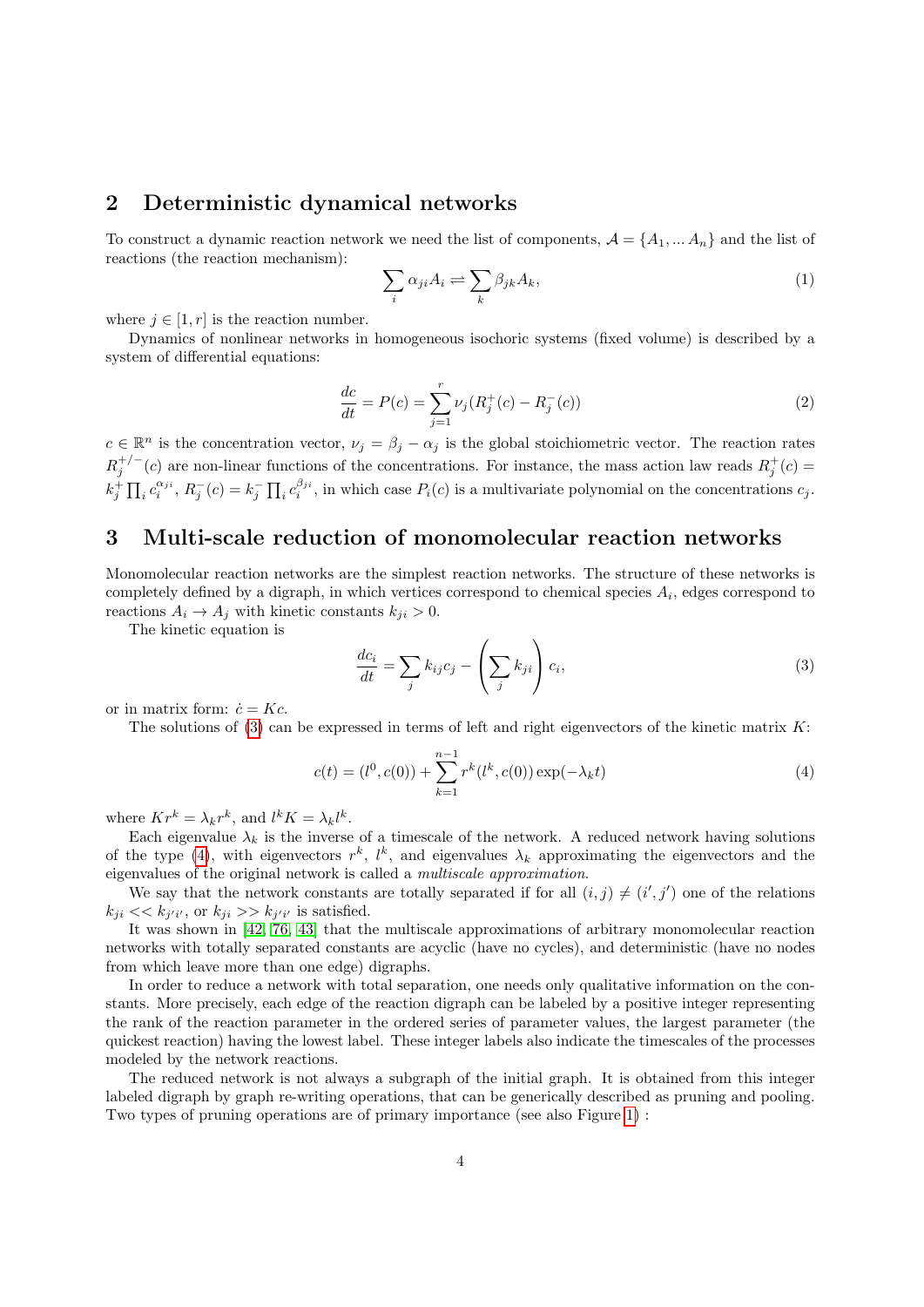- Rule a) If one has one node from which leave more than one edge, then all the edges are pruned with the exception of the fastest one (lowest integer label). This operation corresponds to keeping the dominant term among the terms  $c_i k_{ij}$  consuming a species  $A_i$ , and reduces the node outdegree to one. The same principle can not be applied to reduce the indegree, because which production term is dominant among  $k_{ij}c_j$  depends not only on  $k_{ij}$  but also on the concentrations  $c_j$ .
- Rule b) Cycles with separated constants can be transformed into chains, by elimination of the slowest step. This can be justified intuitively by topology, because any two nodes of a cycle are connected by two paths, one containing the slowest step and the other one not containing the slowest step. The latter shortcuts the former.

However, a combination of rules a) and b) is not allowed to prune slow reactions leaving cycles and further transform the cycles into chains. Indeed, the total mass of such cycles is slowly decaying because of outgoing reactions. Pruning the slow reactions that leave a cycle would keep the total cycle mass constant and produce the wrong long time approximation. In this case, pooling operations are needed:

Rule c) Glue each cycle in the pruned system into a new vertex and transform the network of all *initial* reactions into a new one. The concentration of this new component is the sum of the concentration of the glued vertices. Reactions to the cycles transform into reactions to the correspondent new vertices (with the same constants). To transform the reactions from the cycles, we have to calculate the normalized quasi-stationary distributions inside each cycle (with unit sum of the concentrations in each cycle). Let for the vertex  $A_i$  from a cycle this concentration be  $c_i^{\circ}$ . Then the reaction  $A_i \rightarrow A_j$  with the constant  $k_{ji}$  transforms into the reaction from the new ("cycle") vertex with the constant  $k_{ji}c_i^{\circ}$ . The destination vertex of this reaction is  $A_j$  if it does not belong to a cycle of the pruned system, it is the correspondent glued cycle if it includes  $A_j$  and does not include  $A_i$  and the reaction vanishes if both  $A_i$  and  $A_j$  belong to the same cycle of the pruned system.

After pooling we have to prune (Rule a) and so on, until we get an acyclic pruned system. Then the way back follows: we have to restore cycles and cut them (Rule b).

In more detail, the graph re-writing operations, are described in the Appendix and illustrated in Figure [1.](#page-21-0) The dynamics of reduced acyclic deterministic digraphs follows from their topology and from the timescale labels. First of all, let us notice that the network has as many timescales as remaining edges in the reduced digraph. The computation of eigenvectors of acyclic deterministic digraphs is straightforward [\[42,](#page-13-13) [76,](#page-15-10) [43\]](#page-13-14). For networks with total separation, these eigenvectors satisfy, in the first approximation, a  $0-1$  type property, the coordinates of  $l^k$ ,  $r^k$  belong to the sets  $\{0,1\}$ , and  $\{0,1,-1\}$  respectively. The 0 − 1 property of eigenvectors has a non-trivial consequence. On the timescale  $t_k = (\lambda_k)^{-1}$ , the reduced digraph behaves as an effective reaction (single step approximation). The effective reaction receives (from reactions acting on smaller timescales) the mass coming from the species with coordinate 1 in  $l^k$  (pool) and transfers it (during a time  $t_k$ ) to the species with coordinate 1 in  $r^k$ . The successive single step approximations of an acyclic deterministic digraph are illustrated in Figure [2.](#page-22-0)

Monomolecular networks with separation represent instructive examples where reduction and qualitative dynamics result from the network topology and from the orders of magnitude of the kinetic constants. This type of models can be used in computational biology to reduce linear subnetworks or even binary reactions for which one reactant is present in much larger quantities than the other (pseudo-monomolecular approximation).

As argued by a few authors, total separation could be a generic property of biochemical networks [\[28\]](#page-13-15). This property can be checked empirically by investigating the distribution of network timescales in logarithmic scale. Whenever one finds distributions with large support in logarithmic scale (a log-uniform distribution is equivalent to the Zipf law, i.e. a power law distribution with exponent −1, well known in critical systems [\[28\]](#page-13-15)) total separation is valid and the above reduction method applies.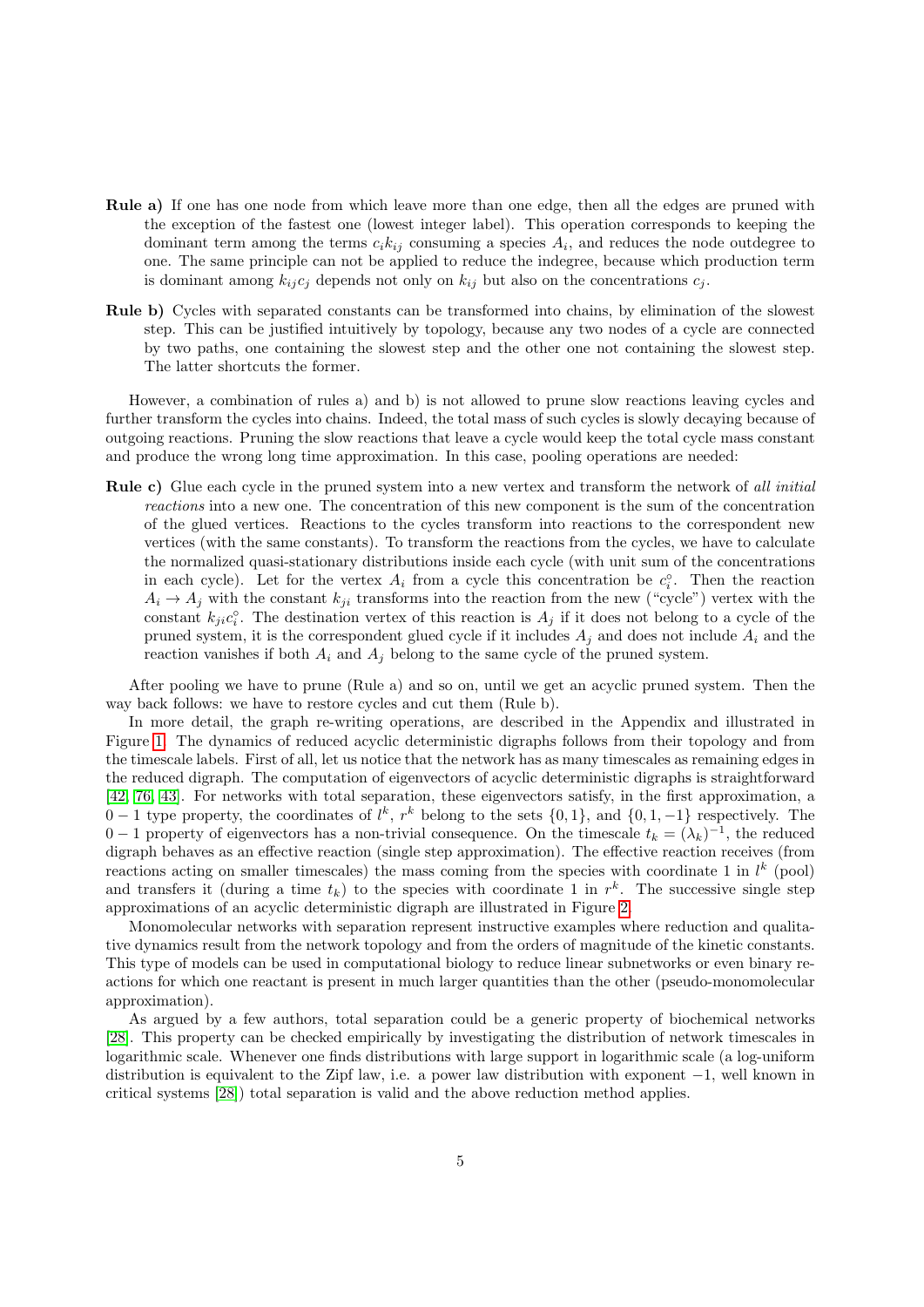### 4 Separation, dominance, and tropical geometry

The previously presented algorithm is based on the idea of dominance, which occurs at many levels. For instance, when several reactions compete for the same pool, all can be pruned, excepting the dominant one (Rule a)). This simple idea is widely spread, and corresponds to max-plus algebra: the sum of positive, well separated terms, can be replaced by the maximum term. Max-plus algebra, that found many applications to dynamical systems [\[17,](#page-12-15) [96,](#page-17-1) [8\]](#page-11-8), belong to the new mathematical field of tropical geometry [\[71\]](#page-15-12). Tropical geometry offers convenient solutions to solve systems of polynomial equations with separated monomials, to simplify and hybridize systems of polynomial or rational ordinary differential equations with separated monomials. We can conveniently use tropical geometry concepts to rationalize many model reduction operations and find new ones.

The logarithmic transformation  $u_i = log x_i$ ,  $1 \le i \le n$ , well known for drawing graphs on logarithmic paper, plays a central role in tropical geometry [\[97\]](#page-17-2).

Let us consider multivariate monomials  $M(\mathbf{x}) = a_{\alpha} \mathbf{x}^{\alpha}$ , where  $\mathbf{x}^{\alpha} = x_1^{\alpha_1} x_2^{\alpha_2} \dots x_n^{\alpha_n}$ . Monomials with positive coefficients  $a_{\alpha} > 0$ , become linear functions,  $log M = log a_{\alpha} + \langle \alpha, log(x) \rangle$ , by this transformation.

There is a straightforward way to use the logarithmic transformation from tropical geometry in order to obtain approximations of dynamical networks of the type [\(2\)](#page-3-2). Let us suppose that reaction rates are polynomial functions of the concentrations (this is satisfied by mass action law and obviously, also by monomolecular networks), such that  $\sum_{j=1}^{r} \nu_j (R_j^+(c) - R_j^-(c)) = \sum_{\alpha \in A} a_{\alpha} c^{\alpha}$ .

We call tropicalization of the smooth ODE system [\(2\)](#page-3-2) the following piecewise-smooth system:

<span id="page-5-0"></span>
$$
\frac{dc_i}{dt} = s_i exp[max_{\alpha \in A_i} \{log(|a_{i,\alpha}|) + \langle c, \alpha \rangle\}],\tag{5}
$$

where  $u = (log c_1, \ldots, log c_n)$ ,  $s_i = sign(a_{i, \alpha_{max}})$  and  $a_{i, \alpha_{max}}, \alpha_{max} \in A_i$  denotes the coefficient of a monomial for which the maximum occurring in [\(5\)](#page-5-0) is attained.

The tropicalization associates to a polynomial  $\sum_{\alpha \in A} a_{\alpha} c^{\alpha}$ , the max-plus polynomial

$$
P^{\tau}(\mathbf{c}) = exp[ max_{\alpha \in A} \{ log(|a_{\alpha}|) + \langle log(\mathbf{c}), \alpha \rangle \}].
$$

In other words, a polynomial is replaced by a piecewise smooth function, equal to the largest, in absolute value, of its monomials. Thus, [\(5\)](#page-5-0) is a piecewise smooth model [\[95\]](#page-16-12) because the dominating monomials in the max-plus polynomials can change from one domain to another of the concentration space. The singular set where at least two of the monomials are equal, and where the max-plus polynomial  $P^{\tau}(c)$  is not smooth is called tropical variety [\[67\]](#page-15-13). On logarithmic paper, the tropical varieties of various species define polyhedral domains inside which the dynamics is defined by monomial differential equations (Figure [3\)](#page-23-0). Tropicalized systems remind of, but are not equivalent to, Savageau's S-systems [\[84\]](#page-16-13) that have been used for modeling metabolic networks. S-systems are smooth systems such that the production and consumption terms of each species are multivariate monomials. Tropicalized systems are S-systems locally, within the polyhedral domains defined by the tropical varieties, and also along some parts of the tropical variety (that carry sliding modes, see next section).

The tropicalization unravels an important property of multiscale systems, that is to have different behavior on different timescales. We have seen that, on every timescale, monomolecular networks with total separation behave like a single reaction step. This is akin to considering only the dominant processes in the network and implies that the tropicalization is a good approximation for monomolecular networks with total separation. In the next section we discuss other, more general situations, that include nonlinear networks, when the tropicalization represents an useful approximation of the smooth dynamics.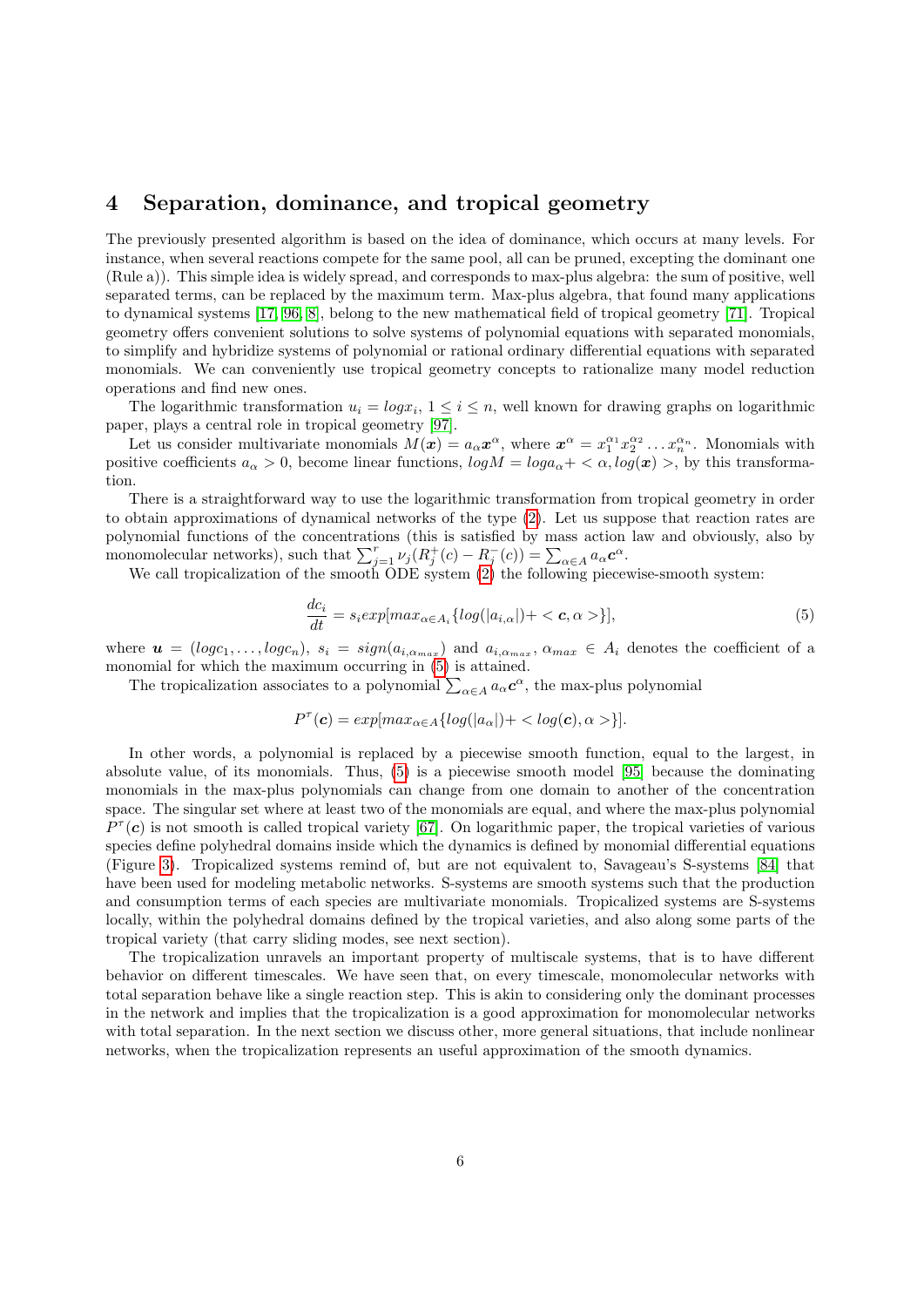#### 5 Quasi-steady state and Quasi-equilibrium, revisited

Two simple methods for model reduction of nonlinear models with multiple timescales: the quasi-equilibrium (QE) and the quasi-steady state (QSS) approximations. As discussed in [\[43,](#page-13-14) [44\]](#page-14-14), these two approximations are physically and dynamically distinct. In order to understand these differences let us refer to the simple example of the Michaelis-Menten mechanism,

$$
S + E \underset{k_{-1}}{\overset{k_1}{\rightleftharpoons}} ES \overset{k_2}{\rightarrow} P + E \tag{6}
$$

The QSS approximation, proposed for this system by Briggs and Haldane, considers that the total concentration of enzyme,  $[E] + [ES]$  is much lower than the total concentration of substrate, therefore complex  $ES$  is a low concentration, fast species. Its concentration is driven by concentration of  $S$ , hence, the simplified mechanism correspond to pooling the two reactions of the mechanism into a unique irreversible reaction  $S \stackrel{R(S, E_{tot})}{\longrightarrow} P$ , which means that  $\frac{d[P]}{dt} = -\frac{d[S]}{dt} = k_2 [ES]_{QSS}$ . The QSS value of the complex concentration results from the equation  $k_1[S]([E]_{tot} - [ES]_{QSS}) = (k_{-1} + k_2)[ES]_{QSS}$ . From this follows that  $R([S], [E]_{tot}) = k_2 [E]_{tot}[S]/(k_m + [S])$ , where  $[E]_{tot}$  is the total enzyme concentration, and  $k_m = (k_{-1} + k_2)/k_1.$ 

The QE approximation considers that the first reaction of the mechanism is a fast, reversible reaction. The simplified mechanism corresponds to a pooling of species. Two pools  $[S]_{tot} = [S]$  + [ES], and  $[E]_{tot} = [E] + [ES]$  are conserved by the fast reversible reaction, but only one,  $[E]_{tot}$  is conserved by the two reactions of the mechanism. The pool  $[S]_{tot}$  is slowly consumed by the second reaction and represents the slow variable of the system. The single step approximation reads  $S_{tot} \stackrel{R([S]_{tot},[E]_{tot})}{\longrightarrow} P$ , or equivalently  $\frac{d[P]}{dt} = -\frac{d[S]_{tot}}{dt} = k_2 [ES]_{QE}$ . The QE value of the complex concentration is the unique positive solution of the quadratic equation  $k_1([S]_{tot} - [ES]_{QE})([E]_{tot} - [ES]_{QE}) =$  $k_{-1}[ES]_{QE}$ . From this it follows that  $R([S]_{tot}, [E]_{tot}) = 2k_2[E]_{tot}[S]_{tot}([E]_{tot} + [S]_{tot} + k_{-1}/k_1)^{-1}$  $\sqrt{ }$  $(1 +$  $1-4[E]_{tot}[S]_{tot}/([E]_{tot}+[S]_{tot}+k_{-1}/k_1)^2)^{-1}$ . When the concentration of enzyme is small,  $[E]_{tot} <<$  $[S]_{tot}$ , we obtain the original equation of Michaelis and Menten,  $R([S]_{tot}, [E]_{tot}) \approx k_2 \frac{[E]_{tot}[S]_{tot}}{k_1 + [S]_{tot}}$  $\frac{[E]_{tot}[\mathcal{S}]_{tot}}{k_{-1}/k_{1}+[S]_{tot}}$ .

One of the main difficulties to applying QE or QSS reduction to computational biology models is that QE reactions and QSS species should be specified a priori. For some models, biological information can be used to rank reactions according to their rates. For instance, one knows that metabolic processes and post-transcriptional modifications are more rapid than gene expression. However, this information is rather vague. In detailed gene expression models some processes can be rapid, while others are much slower. Furthermore, the relative order of these processes can be inverted from one functioning regime to another, for instance the binding and unbinding rates of a repressor to DNA, can be slow or fast depending on various conditions. Even if some numerical approaches such as iterative IM, CSP and ILDM propose criteria for detecting fast and slow processes, at present there is no general direct method to identify QE reactions and QSS species.

Here we present two methods, based, the first one on singular perturbations, and the second on tropical geometry ideas, allowing to detect QE reactions and QSS species.

The first method uses simulation of the trajectories, therefore it can only be applied to a fully parametrized model. However, in systems with separation, the sets of QE reactions and QSS species are robust, ie remain the same for broad ranges of the parameters. One can use imprecise parameters (resulting for instance from crude estimates or fitting) to compute these sets. The method starts by detecting slaved species. Given the trajectories  $c(t)$  of all species, the imposed trajectory of the *i*-th species is a real, positive solution  $c_i^*(t)$  of the polynomial equation

<span id="page-6-0"></span>
$$
P_i(c_1(t),\ldots,c_{i-1}(t),c_i^*(t),c_{i+1}(t),\ldots,c_n(t))=0,
$$
\n(7)

where  $P_i$  is the *i*-th component of the rhs of [\(2\)](#page-3-2). We say that a species *i* is slaved if the distance between the trajectory  $c_i(t)$  and some imposed trajectory  $c_i^*(t)$  is small for some time interval I,  $sup_{t\in I} |log(c_i(t)) -$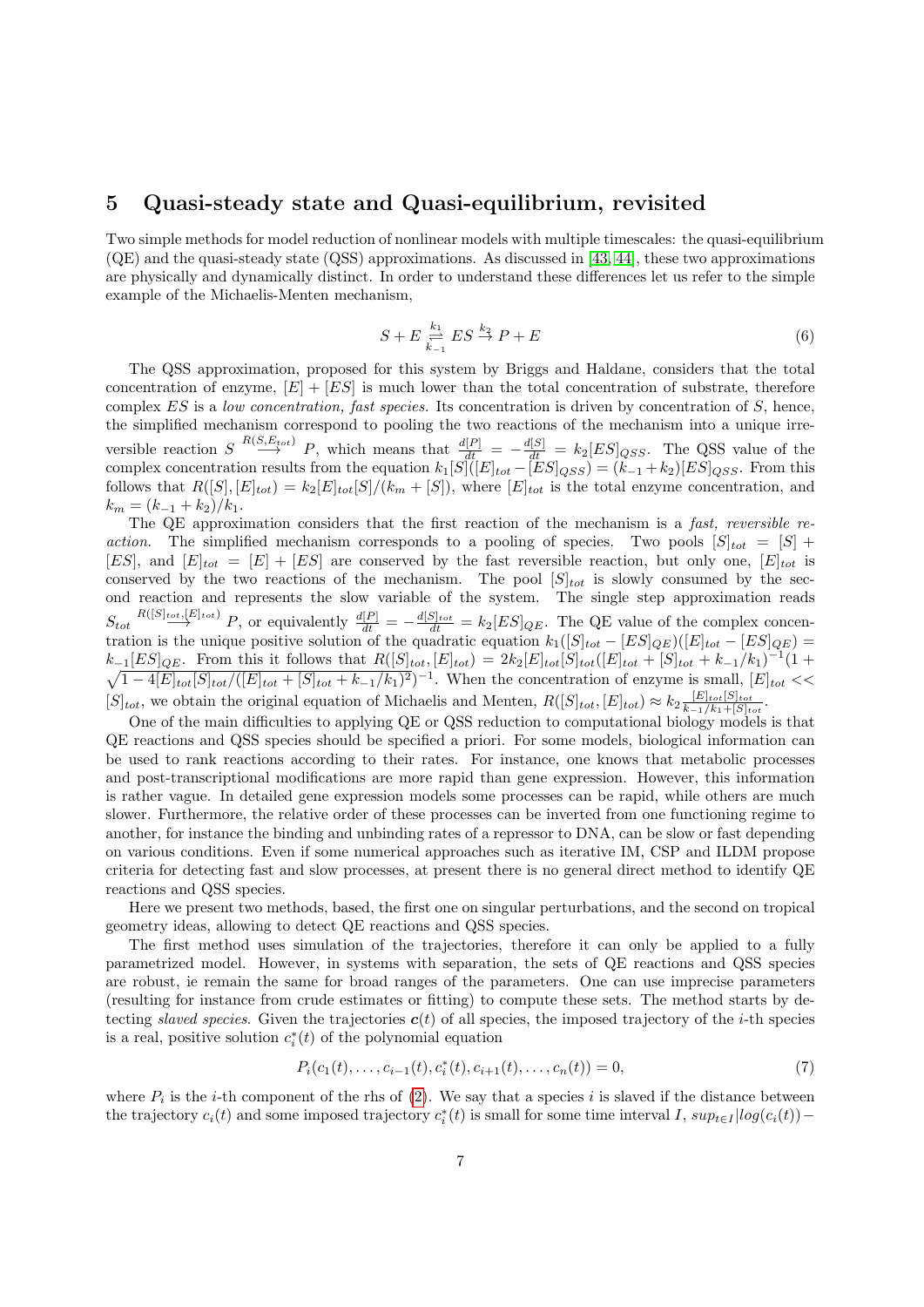$log(c_i^*(t)) < \delta$ , for some  $\delta > 0$  sufficiently small. The remaining species, that are not slaved, are called slow species.

Slaved species are rapid and are constrained by the slow species. The minimum number of variables that we expect for a reduced model is equal to the number of slow species. The slow species can be obtained by direct comparison of the imposed and actual trajectories. This method is illustrated for a model of  $NFRB$  canonical pathway in Figure [4.](#page-24-0)

There are two types of slaved species. Low concentration, slaved species satisfy QSS conditions. Large concentration, slaved species are consumed and produced by fast QE reactions and satisfy QE conditions. Because the reduction schemes are different in the two situations, it is useful to have a method to separate the two cases. Using the values of concentrations can work when concentrations are well separated, but may fail for a continuum of values. A better method is to identify which are the dominant terms in the Eq.[\(7\)](#page-6-0). Using again the example of Michaelis-Menten mechanism, the complex ES will be detected as slaved in both QSS and QE conditions. Eq.[\(7\)](#page-6-0) reads  $k_1[S][E] = (k_{-1} + k_2)[ES]$ . For QE condition, the term  $k_2$  will be dominated by  $k_{-1}$ . We call pruned version of Eq.[\(7\)](#page-6-0) the equation obtained after removing all the dominated monomials, in this case the equation  $k_1[S][E] - k_{-1}[ES] = 0$ . When the pruned version is a combination of reversible reaction rates set to zero, then the slaved species satisfy QE conditions. Again, the comparison of monomials is possible for a fully parametrized model, however we expect this comparison to be robust for models with separation.

The second method to identify QE and QSS conditions from the calculation of the tropicalization [\(5\)](#page-5-0). This can be done formally and do not require simulation of trajectories and numerical knowledge of the parameters. Indeed, is was shown in [\[95\]](#page-16-12) that there is a relation between sliding modes of the tropicalized system [\(5\)](#page-5-0) and the QSS or QE conditions. Sliding modes are well known for ordinary differential equations with discontinuous vector fields [\[27\]](#page-13-16). In such systems, the dynamics can follow discontinuity hypersurfaces where the vector field is not defined. When the discontinuity hypersurfaces are smooth and  $n-1$  dimensional (n is the dimension of the vector field) then the conditions for sliding modes read:

<span id="page-7-0"></span>
$$
\langle n_{+}(x), f_{+}(x) \rangle 0, \quad \langle n_{-}(x), f_{-}(x) \rangle 0, \quad x \in \Sigma, \tag{8}
$$

where  $f_+, f_-$  are the vector fields on the two sides of  $\Sigma$  and  $n_+ = -n_-$  are the interior normals.

 $\overline{\mathcal{L}}$ 

In [\[95\]](#page-16-12) we have shown the following. If the smooth dynamics obeys QE or QSS conditions and if the pruned polynomial  $\tilde{P}$  defining the fast dynamics is a 2-nomial,  $\tilde{P}_i(c) = a_1 c^{\alpha_1} + a_2 c^{\alpha_2}$ , then the QE or QSS equations define a hyperplane of the tropical variety of  $\tilde{P}$ , namely  $S = \{ \langle log(c), \alpha_1 - \alpha_2 \rangle =$  $log(|a_1|/|a_2|)$ . The stability of the QE of QSS manifold implies the existence of a sliding mode of the tropicalization [\(5\)](#page-5-0) along this hyperplane. This result suggests that checking the sliding mode condition [\(8\)](#page-7-0) on the tropical manifold, provides a method of detecting QE reactions and QSS species.

To illustrate this method, let us use again the Michaelis-Menten example. In this case, two conservation laws allow elimination of two variables  $E$  and  $P$  and the dynamics can be described by two ODEs:

$$
\begin{aligned}\n\frac{d[S]}{dt} &= -k_1 E_{tot}[S] + k_1[S][ES] + k_{-1}[ES] \\
\frac{d[ES]}{dt} &= k_1 E_{tot}[S] - k_1[S][ES] - (k_{-1} + k_2)[ES]\n\end{aligned} \tag{9}
$$

The tropical manifolds of the two species S and ES are tripods with parallel arms like in Figure [3.](#page-23-0) Indeed, the slopes of the arms of tropical manifold are only given by the powers of different variables of the monomials, and these are the same for the two species. Investigation of the flow field close to the tripod arms identifies sliding modes on an unbounded subset AOB of the tropical manifold of the species ES. This subset is a global attractor of the tropicalized dynamics and represents a tropicalized version of the invariant manifold of the smooth system. If the initial data is not in this set, the tropicalized trajectory converges quickly to it and continues on it as a sliding mode. When  $k_2 >> k_{-1}$ , ES satisfies QSS conditions leading to the Michaelis-Menten equation. The arm AO of the tropical manifold of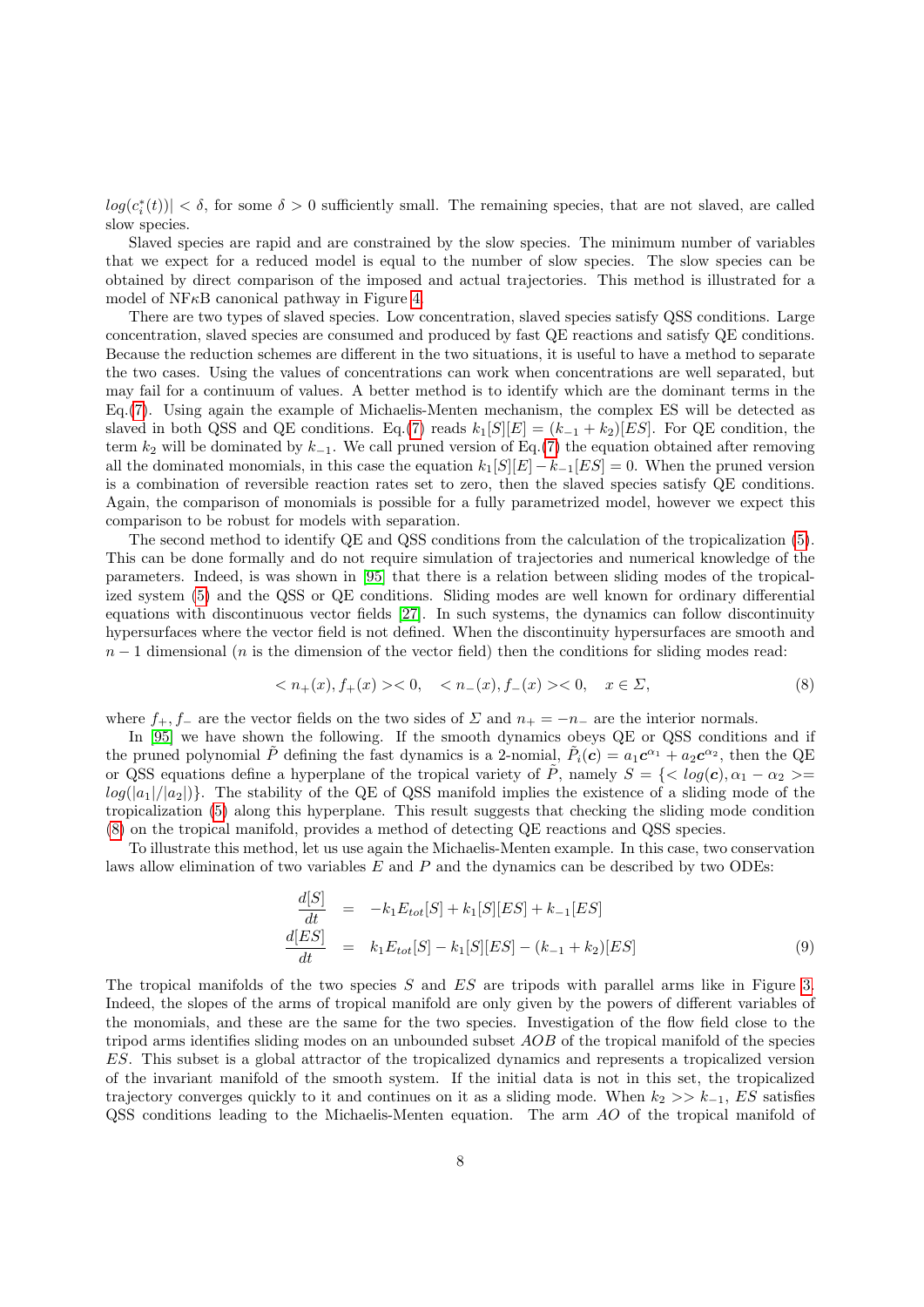the species ES carry a sliding mode, has the equation  $k_1E_{tot}[S] = (k_{-1} + k_2)[ES] >> k_1[S][ES]$ , and corresponds to the linear regime of the Michaelis-Menten equation. Similarly, the arm OB of the tropical manifold of ES has the equation  $k_1E_{tot}[S] = k_1[S][ES] \gg (k_{-1} + k_2)[ES]$  and corresponds to the saturated regime of the Michaelis-Menten equation. When  $k_2 \ll k_{-1}$ , the tropical manifolds of the two species S and ES practically coincide. Both species are rapid and satisfy QE conditions, namely  $k_1E_{tot}[S] = k_{-1}[ES] >> k_1[S][ES]$  on the arm AO and  $k_1E_{tot}[S] = k_1[S][ES] >> k_{-1}[ES]$  on the arm OB.

The tropicalization can thus be used to obtain global reductions of models. Even when global reductions are not possible (sliding modes leave the tropical manifold or simply do not exist), the tropicalization can be used to hybridize smooth models, ie transform them into piecewise simpler models (modes) that change from one time interval to another. These changes occur when the piecewise smooth trajectory of the system meets a hyperplane of the tropical manifold and continues as a sliding mode along this hyperplane or leaves immediately the hyperplane. Hybridization is a particularly interesting approach to modeling cell cycle. Indeed, progression of the cell cycle is a succession of several different regimes (phases). This strategy is illustrated in Figure [4](#page-24-0) for a simple cell cycle model.

# 6 Graph rewriting for large nonlinear, deterministic, dynamical networks

We have seen that model reduction of monomolecular networks with total separation is based on graph rewriting operations.

Similarly, QSS and QE approximations can be used to produce simpler networks from large nonlinear networks. The classical implementation of these approximations leads to differential-algebraic equations. It is however possible to reformulate the simplified model as a new, simpler, reaction network. We showed in the previous section how to do this for the Michaelis Menten mechanism under different conditions. In general one has to solve the algebraic equations corresponding to QE or QSS conditions, eliminate (prune) QSS species and QE reactions, pool reactions (for QSS approximation) or species (for QE approximation), and finally calculate the kinetic laws of the new reactions.

By reaction pooling we understand here replacing a set of reactions by a single reaction whose stoichiometry vector  $\nu$  is the sum of the stoichiometry vectors  $\nu_i$  of the reactions in the pool,  $\nu = \sum_i \gamma_i \nu_i$ . If the reactions are reversible then the coefficients  $\gamma_i$  can be arbitrary integers, otherwise they must be positive integers. Reaction pools conserve certain species that where previously consumed or produced by individual reactions in the pools. These species were called intermediates in [\[76\]](#page-15-10). The species that are either produced or consumed by the pools were called terminal in [\[76\]](#page-15-10). For example, an irreversible chain of reactions  $A_1 \rightarrow A_2 \rightarrow A_3$  can be pooled onto a single reaction  $A_1 \rightarrow A_3$ , which in terms of  $\lceil$  $-1$ 1  $\sqrt{ }$  $-1$ 1  $\sqrt{ }$  $\boldsymbol{0}$ 1

stoichiometry vectors reads  $\overline{\phantom{a}}$  $\boldsymbol{0}$ 1  $\Big| =$  $\overline{\phantom{a}}$ 1 0  $| +$  $\overline{\phantom{a}}$ −1 1 . In this example  $A_1$ ,  $A_3$  are terminal species and  $A_2$ 

is an intermediate species. Reaction pooling is used with QSS conditions, in which case the intermediates are the QSS species.

By species pooling we understand replacing a set of species concentrations  $\{c_i\}$  by a linear combination with positive coefficients of species concentrations,  $\sum_i b_i c_i$ . Species pooling is used with QE conditions.

In general, the reaction and species pools result from linear algebra. Indeed, let us consider the matrix  $S<sup>f</sup>$  that defines the stoichiometry of the rapid subsystem. For the QSS approximation, the matrix  $S<sup>f</sup>$  has a number of lines equal to the number of QSS species. The columns of this matrix are the stoichiometries of the reactions in the model, restricted to the QSS species. We exclude zero valued columns, i.e. reactions that do not act on QSS species. For the QE approximation, the number of columns of the matrix  $S^f$  is equal to the number of QE reactions, and the lines of  $S^f$  are the stoichiometries of QE reactions. We exclude zero valued lines corresponding to species that are not affected by QE reactions.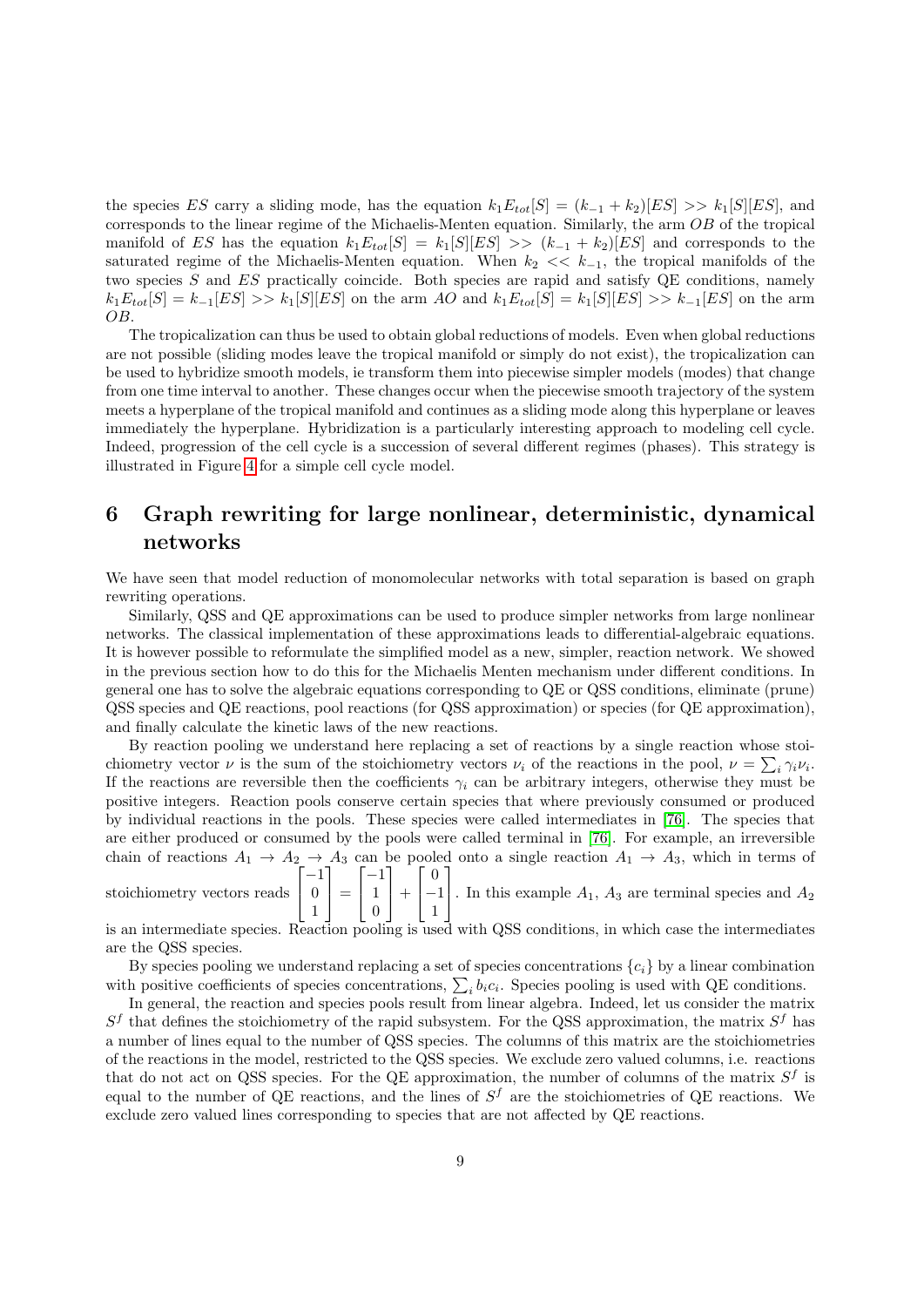In QE conditions, species pools are defined by vectors in the left kernel of  $S^f$ ,

$$
b^T S^f = 0 \tag{10}
$$

The vectors b, that are conservation laws of the fast subsystem, define linear combinations of species concentrations that are the new slow variables of the system. Of course, one could eliminate from these combinations, the conservation laws of the full reaction network, that will be constant (see Appendix).

In QSS conditions, reaction pools (also called routes) are defined by vectors in the right kernel of  $S^f$ ,

<span id="page-9-0"></span>
$$
S^f \gamma = 0 \tag{11}
$$

According to the definition [\(11\)](#page-9-0), a reaction pool does not consume or produce QSS species (these are intermediates). One can impose, like in [\[76\]](#page-15-10), a minimality condition for choosing the reaction pools. A reaction pool is minimal if there is no other reaction pool with less nonzero stoichiometry coefficients. This is equivalent to choosing reaction pools as elementary modes of the fast subsystem.

After pooling, QE and QSS algebraic conditions must be solved and the rates of the new reactions calculated. The new rates should be chosen such that the remaining species and pools of species satisfy the simplified ODEs. The choice of the rates is not always unique (some uniqueness conditions are discussed in [\[76\]](#page-15-10), see also the Appendix). In order to compute the new rates, one has to solve QE and QSS equations. For network with polynomial or rational rates, this implies solving large systems of polynomial equations. The complexity of this task is double exponential on the size of the system [\[70\]](#page-15-11), therefore one needs approximate solutions. Approximate solutions of polynomial equations can be formally derived when the monomials of these equations are well separated. Some simple recipes were given in [\[76\]](#page-15-10) and could be improved by the methods of tropical geometry.

These ideas were used in [\[76\]](#page-15-10) to reduce several models of  $NF-\kappa B$  signalling (Figure [6\)](#page-26-0).

The NF- $\kappa$ B activation pathway is complex at many levels. NF- $\kappa$ B is sequestered in the cytoplasm by inactivating proteins named I<sub>KB</sub>. There are five known members of the NF- $\kappa$ B family in mammals, Rel (c-rel), RelA (p65), RelB, NF- $\kappa$ B1 (p50 and its precursor p105) and NF- $\kappa$ B2 (p52 and its precursor p100). This generates a large combinatorial complexity of dimers, affinities and transcriptional capabilities. IκB family comprises seven members in mammals  $(I\kappa B\alpha, I\kappa B\beta, I\kappa B\epsilon, I\kappa B\gamma, B\epsilon I\epsilon)$ . All these inhibitors display different affinities for  $NF-\kappa B$  dimers, multiplying the combinatorial complexity. The activation of  $NF-\kappa B$  upon signalling, occurs by phosphorylation by a kinase complex, then ubiquitination, and finally degradation of  $I\kappa B$  molecules. The activation signal is transmitted by several possible pathways most of them activating the kinase IKK that modifies IκB. In the canonical pathway, one important determinant of IKK dynamics is the protein A20 that inhibits IKK activation. A20 expression is controlled by NF-κB. In order to cope with this complexity a model containing 39 species, 65 reactions and 90 parameters was proposed in [\[76\]](#page-15-10). Of course, not all reactions and parameters of this complex model are important. In order to determine, in a rational and systematic way, which of the model features are critical, we have used model reduction.

Graph rewriting was performed in a modular way, by applying the pruning and pooling rules to tightly connected submodels of the NF- $\kappa$ B network. The computation of the reaction pools was performed using Matlab and METATOOL [\[98\]](#page-17-3). Using submodel decomposition reduces the complexity of computing elementary modes and of solving large systems of algebraic equations needed for recalculating the reaction rates.

To give an example of modular reduction, let us consider the set of reactions involving six cytoplasmic located intermediates (IKK|active, IKK|inactive, IKK, IKK|active:IkBa, IKK|active:IkBa:p50:p65, p50:p65@csl) and four terminal species (A20, IkBa@csl, IkBa:p50:p65@csl, p50:p65@ncl). As can be seen from Figure [5,](#page-25-0) the six intermediate species are slaved. The reactions of this submodel form the cytoplasmic part of the signalling mechanism, including 11 kinase transformation reactions, a complex release reaction, a complex formation reaction, and the NF-κB translocation reaction. The elementary modes of the submodel (computed using METATOOL [\[98\]](#page-17-3)) are used to define the reactions pools. For this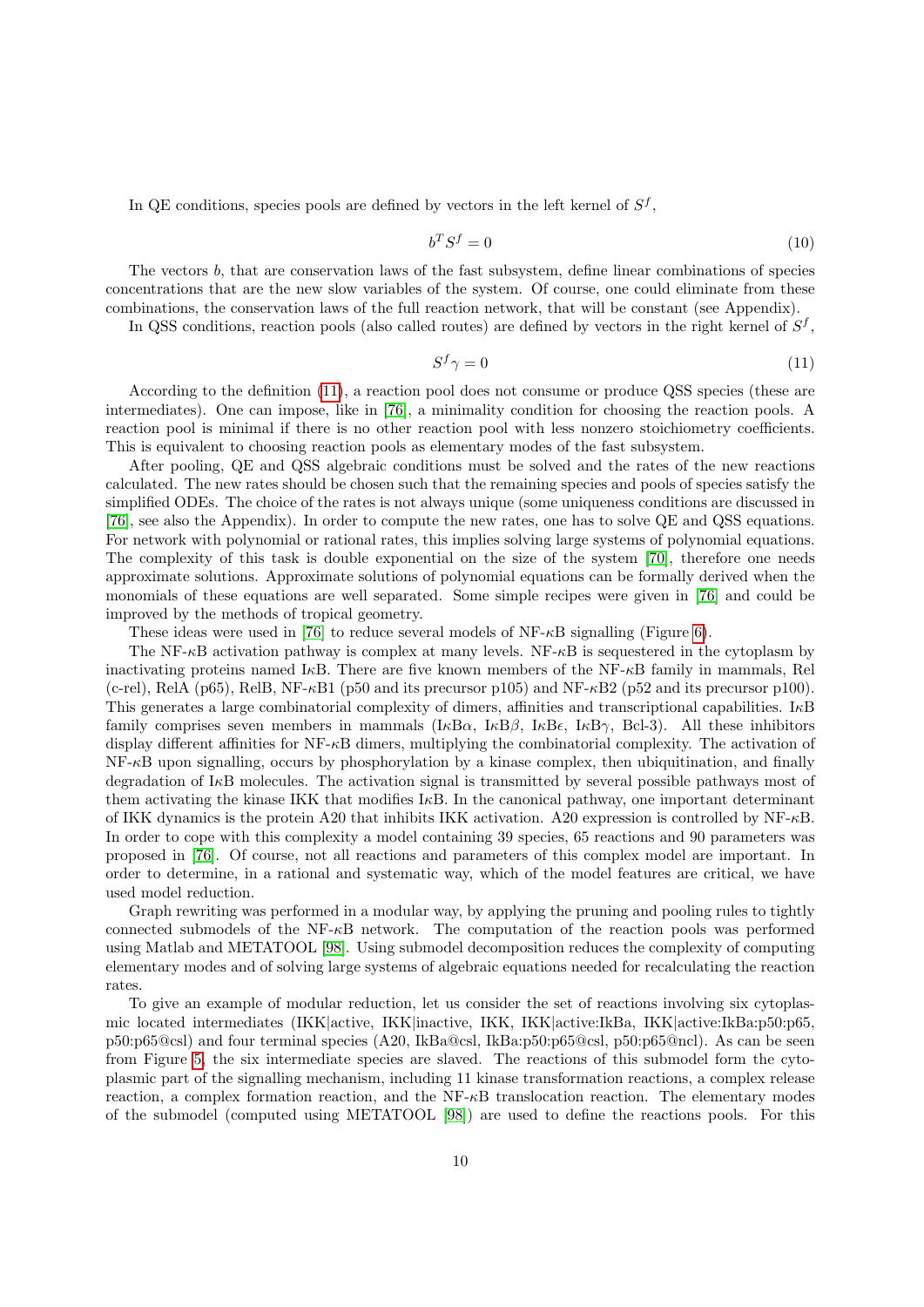submodel, we find two elementary modes, that can be described as the modulated inhibitor degradation  $(IkBa@csl \rightarrow \varnothing)$ , and a reaction summarizing the NF- $\kappa$ B release and translocation (IkBa:p50:p65@csl  $\rightarrow$  p50:p65@ncl), respectively. In order to compute the reaction rates of the two elementary modes as functions of the concentrations of the terminal species, we find approximate solutions of the QSS equations for the intermediate species and equate, for the variation rates of each terminal species, the contributions of elementary modes to the total known variation rate in the unreduced model (see Appendix). The two rates are  $k_{21p1}[IkBa@cs!]][IkBa:p50:p65@cs!]/((k_{21p2}+[IkBa@cs!])(k_{21p3}+[A20]))$  for the modulated inhibitor degradation, and  $k_{15p1}[IkBa:p50:p65@csl]/((k_{15p2}+[IkBa@csl])(k_{15p3}+[A20]))$  for the release and translocation reaction.

### 7 Model reduction and model identification

Computational biology models contain mechanistic details that can not all be identified from available experimental data. Determining the parameters of such complex models could lead to overfitting, describing noise, rather than features of data, or can be simply meaningless, when model behavior is not sensitive to the parameters. Furthermore, many model identification methods [\[35\]](#page-13-11) suffer from the "curse of dimensionality" as it becomes increasingly difficult to cover the parameter space when the number of parameters increases. A rather efficient strategy to bypass these problems is to use model reduction. This method is known in machine learning as backward pruning or post-pruning [\[99\]](#page-17-4). It consists in finding a complex model that fits data well and then prune it back to a simpler one that also fits the data well. Far from being redundant, backward pruning can be successfully used in computational biology. Rather often, one starts with a complex model coping with mechanistic details of the network regulation. Then, over-fitting and problems of identifiability of the parameters are avoided by model reduction. By model reduction the mechanistic model is mapped onto a simpler, phenomenological model. For instance, gene transcription and translation can be represented as one step and one constant in a phenomenological model, but can consist of several steps such as initiation, transcription of mRNA leading region, ribosome binding, translation, folding, maturation, etc. in a complex model. Not all of these steps are important for the network functioning and not all parameters are identifiable from the observed quantities. Following reduction, the inessential steps are pruned and several critical parameters are compacted into a few effective parameters that are identifiable.

As discussed in [\[78,](#page-15-14) [76,](#page-15-10) [77,](#page-15-15) [26\]](#page-13-17), model reduction unravels the important features and the critical parameters of the model.

Using model reduction for determining critical features of the model has many advantages relative to numerical sensitivity studies [\[75,](#page-15-16) [46,](#page-14-15) [53\]](#page-14-16): this approach is less time consuming, brings more insight, and is based on qualitative comparison of the order of the parameters and therefore does not need exhaustive scans of parameter values. In the applications described in [\[78,](#page-15-14) [76,](#page-15-10) [77,](#page-15-15) [26\]](#page-13-17), the critical parameters of the pruned model are combinations (most often monomials) of the parameters of the complex models. As only the critical combinations can be fitted from data it is important to have estimates of some individual parameters, allowing to determine the remaining ones.

This methodology has been first proposed in [\[76\]](#page-15-10). The model reduction of the  $NF-κB$  model in [\[76\]](#page-15-10) leads to new, effective parameters that are monomials of the parameters of the complex model. The correspondence between the initial parameters and the effective parameters is shown in Figure [7.](#page-27-0) Although not fully exploited in the theoretical study [\[76\]](#page-15-10), this mapping can be used for model identification from experimental data. Parameters of the reduced model have increased observability and could be obtained from experimental data. The values of the effective parameters can be used to constrain the parameters of the full model. Some of the parameters of the full model, that are not critical or contribute to effective parameters together with other parameters remain arbitrary and could be fixed to generic values.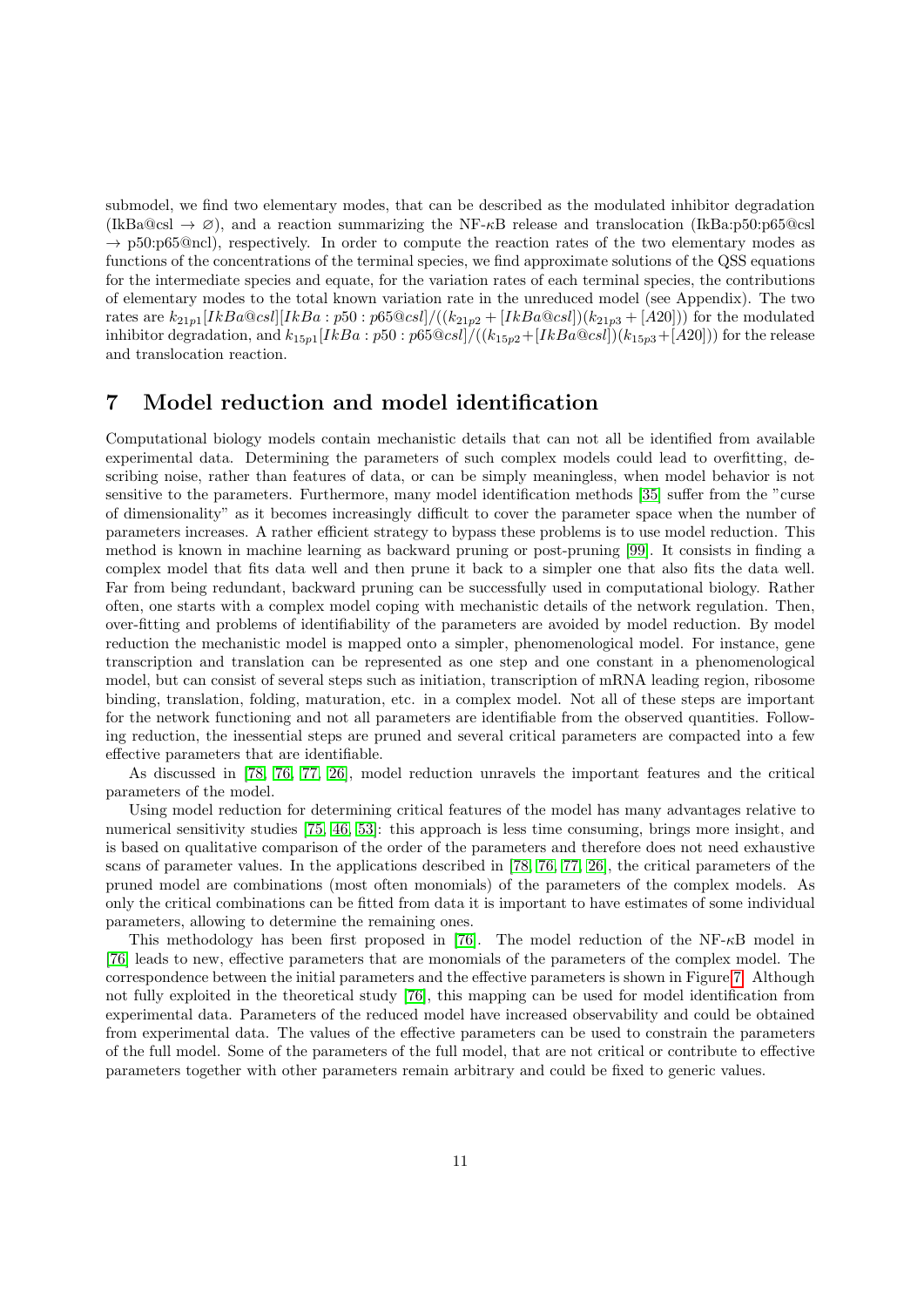## 8 Conclusion

The mathematical techniques described in this paper define strategies for the study of large dynamical network models in computational biology. Large networks are needed in order to understand context dependence, specialization, and individuality of the cell behavior. Extensive pathway database accumulation supports somehow the idea that biological cell is a puzzle of networks and pathways, and that once these are put together in a tightly bound, coherent map, the cell physiology should be unraveled by a computer simulation. Actually, confronting biochemical networks with real life is not an easy challenge. Model reduction techniques are needed to bring us one step closer to this objective, as these methods can reveal critical features of complex organizations.

We have proposed that the ideas of limitation and dominance are fundamental for understanding computational biology dynamical models. The essential, critical features of systems with many separated time scales, can be resumed by a dominant, reduced, subsystem. This dominant subsystem depends on the order relations between model parameters or combinations of model parameters. We have shown how to calculate such a dominant subsystem for linear and nonlinear networks. Geometrical interpretation of these concepts in terms of tropicalization provides a powerful framework, allowing to identify invariant manifolds, quasi-steady state species and quasi-equilibrium reactions. We have also discussed how model reduction can be applied to backward pruning parameter learning strategies.

Future efforts are needed to extend these mathematical ideas and model reduction algorithms and implement them into computational biology tools.

# References

- <span id="page-11-4"></span>[1] Acharya, A. Coarse-graining autonomous ode systems by inducing a separation of scales: practical strategies and mathematical questions. Mathematics and Mechanics of Solids 15, 3 (2010), 342–352.
- <span id="page-11-3"></span>[2] Acharya, A., and Sawant, A. On a computational approach for the approximate dynamics of averaged variables in nonlinear ode systems: Toward the derivation of constitutive laws of the rate type. Journal of the Mechanics and Physics of Solids 54, 10 (2006), 2183–2213.
- <span id="page-11-6"></span>[3] ALFONSI, A., CANCÈS, E., TURINICI, G., DI VENTURA, B., AND HUISINGA, W. Exact simulation of hybrid stochastic and deterministic models for biochemical systems. Research Report RR-5435, INRIA, 2004.
- <span id="page-11-5"></span>[4] Alfonsi, A., Cances, E., Turinici, G., Di Ventura, B., and Huisinga, W. Adaptive simulation of hybrid stochastic and deterministic models for biochemical systems. In ESAIM Proceedings (2005), vol. 14, pp. 1–13.
- <span id="page-11-0"></span>[5] ARIS, R. *Introduction to the analysis of chemical reactors.* Prentice-Hall Englewood Cliffs, New Jersey, 1965.
- <span id="page-11-1"></span>[6] Arnold, V.I. Mathematical methods of classical mechanics. Springer, New York, 1978.
- <span id="page-11-2"></span>[7] Artstein, Z., and Vigodner, A. Singularly perturbed ordinary differential equations with dynamic limits. Proc. Roy. Soc. Edinburgh Sect.A 126 (1996), 541–569.
- <span id="page-11-8"></span>[8] Aubin, J. Macroscopic traffic models: Shifting from densities to "celerities". Applied Mathematics and Computation 217 (2010), 963–971.
- <span id="page-11-7"></span>[9] Ball, K., Kurtz, T. G., Popovic, L., and Rempala, G. Asymptotic analysis of multiscale approximations to reaction networks. Ann. Appl. Probab. 16 (2006), 1925–1961.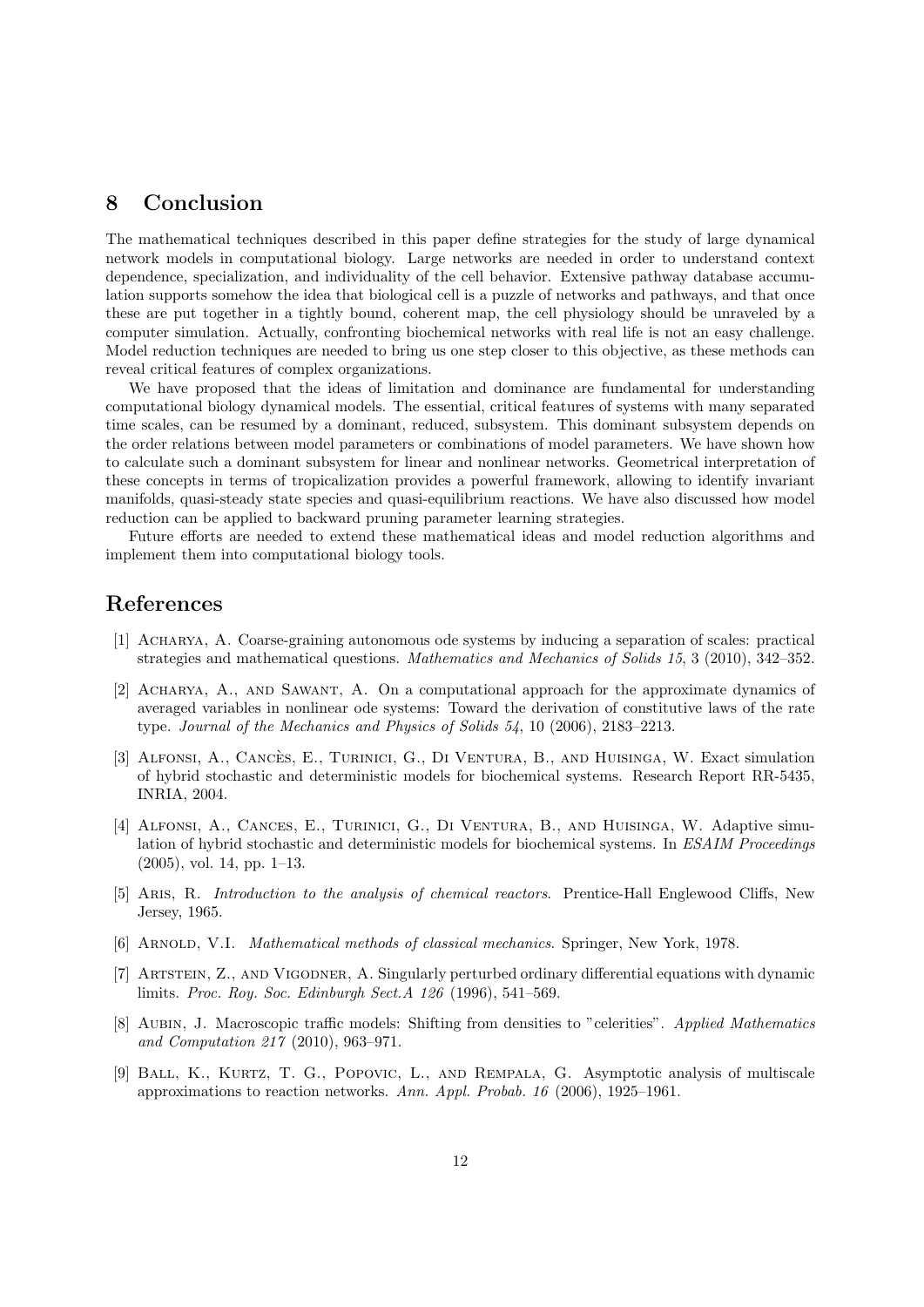- <span id="page-12-6"></span>[10] Bodenstein, M. Eine theorie der photochemischen reaktionsgeschwindigkeiten. Z. phys. Chem 85 (1913), 329–397.
- <span id="page-12-9"></span>[11] BOGOLIUBOV, N. N., AND MITROPOLSKI, Y. A. Asymptotic Methods in the Theory of Nonlinear Oscillations. Gordon and Breach, New York, 1961.
- <span id="page-12-0"></span>[12] Borisov, N. M., Markevich, N. I., Hoek, J. B., and Kholodenko, B. N. Signaling through Receptors and Scaffolds: Independent Interactions Reduce Combinatorial Complexity. Biophys. J. 89 (2005), 951–966.
- <span id="page-12-11"></span>[13] Burrage, K., Tian, T., and Burrage, P. A multi-scaled approach for simulating chemical reaction systems. Progress in Biophysics and Molecular Biology 85, 2-3 (2004), 217–234.
- <span id="page-12-8"></span>[14] BYKOV, V., GOLDFARB, I., GOL'DSHTEIN, V., MAAS, U. On a modified version of ILDM approach: asymptotic analysis based on integral manifolds. IMA J. Appl. Math. 71, 3 (2006), 359–382.
- <span id="page-12-5"></span>[15] CHIAVAZZO, E., GORBAN, A. N., AND KARLIN, I. V. Comparisons of invariant manifolds for model reduction in chemical kinetics. Comm.Comp.Phys. 2 (2007), 964–992.
- <span id="page-12-7"></span>[16] Christiansen, J. The elucidation of reaction mechanisms by the method of intermediates in quasistationary concentrations. Advances in Catalysis 5 (1953), 311–353.
- <span id="page-12-15"></span>[17] COHEN, G., GAUBERT, S., AND QUADRAT, J. Max-plus algebra and system theory: where we are and where to go now. Annual Reviews in Control 23 (1999), 207–219.
- <span id="page-12-1"></span>[18] Conzelmann, H., Saez-Rodriguez, J., Sauter, T., Kholodenko, B. N., and Gilles, E. D. A domain-oriented approach to the reduction of combinatorial complexity in signal transduction networks. BMC Bioinformatics 7 (2006), 34.
- <span id="page-12-13"></span>[19] Crudu, A., Debussche, A., Muller, A., and Radulescu, O. Convergence of stochastic gene networks to hybrid piecewise deterministic processes. Annals of Applied Probability (to appear, Arxiv preprint [arXiv:1101.1431\)](http://arxiv.org/abs/1101.1431).
- <span id="page-12-12"></span>[20] Crudu, A., Debussche, A., and Radulescu, O. Hybrid stochastic simplifications for multiscale gene networks. BMC Systems Biology 3, 1 (2009), 89.
- <span id="page-12-3"></span>[21] Danos, V., Feret, J., Fontana, W., Harmer, R., and Krivine, J. Rule-based modelling of cellular signalling. CONCUR 2007–Concurrency Theory (2007), 17–41.
- <span id="page-12-4"></span>[22] DOKOUMETZIDIS, A., AND AARONS, L. Proper lumping in systems biology models. Systems Biology, IET 3, 1 (2009), 40-51.
- <span id="page-12-14"></span>[23] Erban, R., Kevrekidis, I., Adalsteinsson, D., and Elston, T. Gene regulatory networks: A coarse-grained, equation-free approach to multiscale computation. The Journal of chemical physics 124 (2006), 084106.
- <span id="page-12-2"></span>[24] FERET, J., DANOS, V., KRIVINE, J., HARMER, R., AND FONTANA, W. Internal coarse-graining of molecular systems. Proceedings of the National Academy of Sciences 106, 16 (2009), 6453.
- <span id="page-12-10"></span>[25] Feret, J., Koeppl, H., and Petrov, T. Stochastic fragments: A framework for the exact reduction of the stochastic semantics of rule-based models. International Journal of Software and Informatics 4 (2010).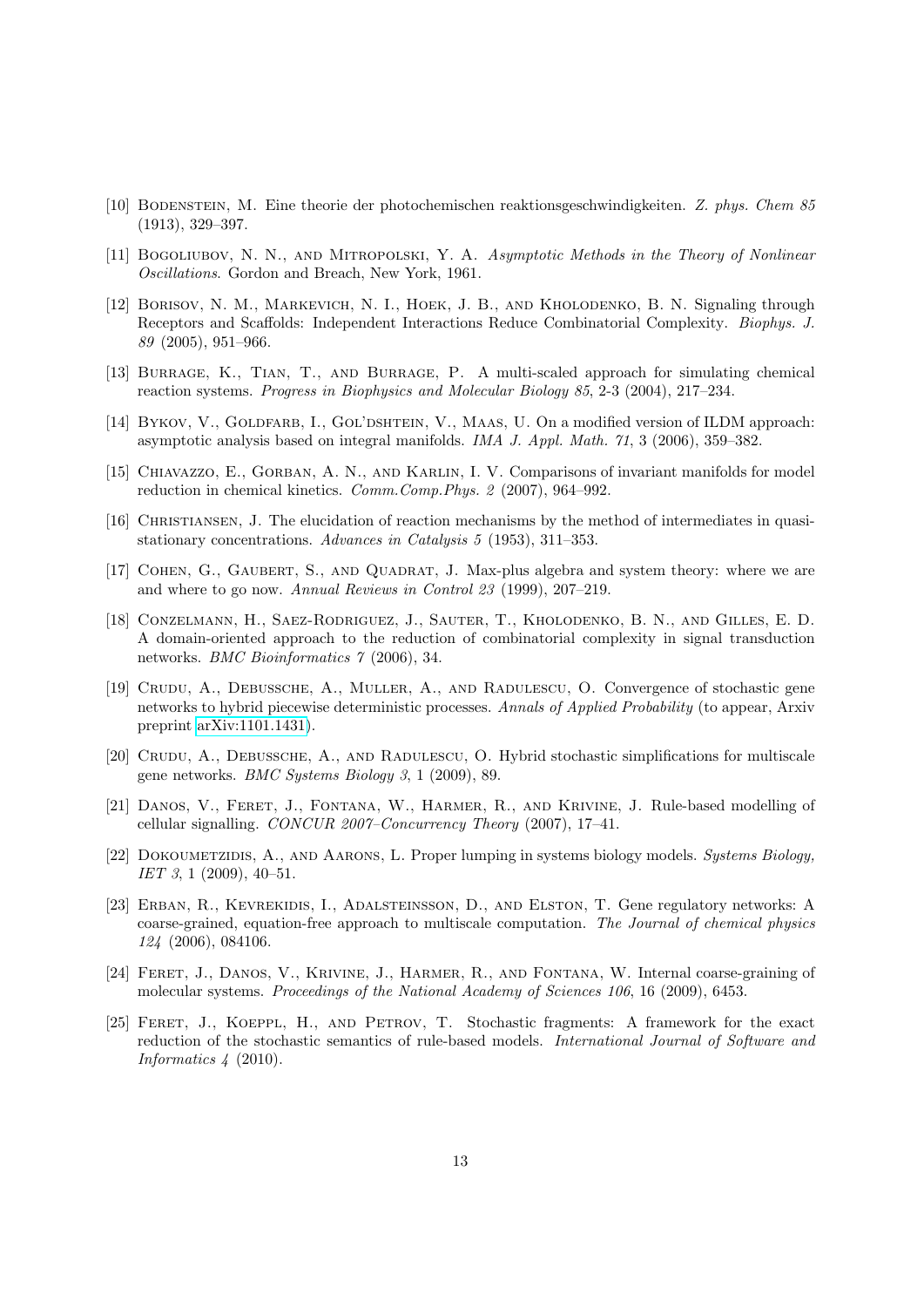- <span id="page-13-17"></span>[26] Ferguson, M., Le Coq, D., Jules, M., Aymerich, S., Radulescu, O., Declerck, N., and Royer, C. Reconciling molecular regulatory mechanisms with noise patterns of bacterial metabolic promoters in induced and repressed states. Proceedings of the National Academy of Sciences 109, 1 (2012), 155–160.
- <span id="page-13-16"></span>[27] FILIPPOV, A., AND ARSCOTT, F. Differential equations with discontinuous righthand sides, vol. 18. Springer, 1988.
- <span id="page-13-15"></span>[28] Furusawa, C., and Kaneko, K. Zipfs law in gene expression. Physical review letters 90, 8 (2003), 88102.
- <span id="page-13-0"></span>[29] Gay, S., Soliman, S., and Fages, F. A graphical method for reducing and relating models in systems biology. Bioinformatics 26, 18 (2010), i575–i581.
- <span id="page-13-5"></span>[30] Gibbs, J. Elementary principles in statistical mechanics: developed with especial reference to the rational foundation of thermodynamics. Cambridge Univ Pr, 2010.
- <span id="page-13-9"></span>[31] Gillespie, D. Concerning the validity of the stochastic approach to chemical kinetics. Journal of Statistical Physics 16, 3 (1977), 311–318.
- <span id="page-13-8"></span>[32] Gillespie, D. T. J.Comput.Phys. 22 (1976), 403.
- <span id="page-13-12"></span>[33] Gillespie, D. T. The chemical langevin equation. J.Chem.Phys 113 (2000), 297–306.
- <span id="page-13-7"></span>[34] Givon, D., Kupferman, R., and Stuart, A. Extracting macroscopic dynamics: model problems and algorithms. Nonlinearity 17 (2004), R55–R127.
- <span id="page-13-11"></span>[35] Golightly, A., and Wilkinson, D. Bayesian parameter inference for stochastic biochemical network models using particle mcmc. Interface Focus 1. In press (2011).
- <span id="page-13-10"></span>[36] GÓMEZ-URIBE, C., VERGHESE, G., AND TZAFRIRI, A. Enhanced identification and exploitation of time scales for model reduction in stochastic chemical kinetics. The Journal of chemical physics 129 (2008), 244112.
- <span id="page-13-1"></span>[37] GORBAN, A.N., KARLIN, I.V. Method of invariant manifolds and regularization of acoustic spectra. Transport Theory and Statistical Physics 23, 5 (1994), 559–632.
- <span id="page-13-2"></span>[38] GORBAN, A. N., AND KARLIN, I. V. Method of invariant manifold for chemical kinetics. Chem.Eng.Sci. 58 (2003), 4751–4768.
- <span id="page-13-3"></span>[39] GORBAN, A. N., AND KARLIN, I. V. Invariant manifolds for physical and chemical kinetics, Lect. Notes. Phys. 660. Springer, Berlin, Heidelberg, New York, 2005.
- <span id="page-13-6"></span>[40] GORBAN, A.N., KARLIN, I.V., ILG, P., AND ÖTTINGER, H.C. Corrections and enhancements of quasi-equilibrium states. Journal of non-newtonian fluid mechanics 96, 1-2 (2001), 203–219.
- <span id="page-13-4"></span>[41] GORBAN, A. N., KARLIN, I. V., AND ZINOVYEV, A. Y. Invariant grids for reaction kinetics. Physica A 333 (2004), 106–154.
- <span id="page-13-13"></span>[42] GORBAN, A. N., AND RADULESCU, O. Dynamic and static limitation in multiscale reaction networks, revisited. In Advances in Chemical Engineering: Mathematics and Chemical Engineering and Kinetics, G. Marin, D. West, and G. Yablonsky, Eds., vol. 34. Academic Press, 2008, pp. 103–173.
- <span id="page-13-14"></span>[43] GORBAN, A.N., RADULESCU, O., AND ZINOVYEV, A. Asymptotology of chemical reaction networks. Chemical Engineering Science 65 (2010), 2310–2324.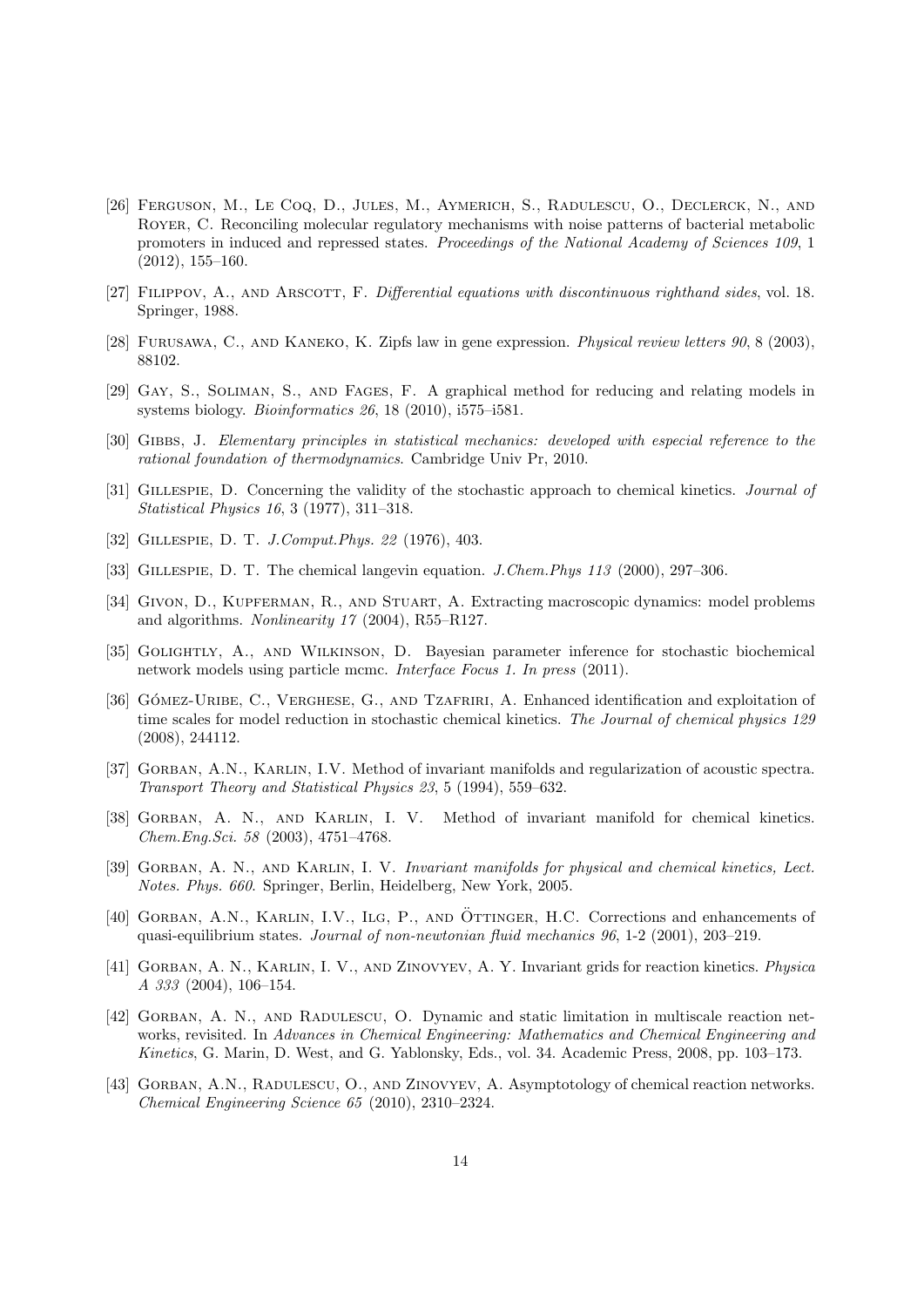- <span id="page-14-14"></span>[44] GORBAN, A.N., AND SHAHZAD, M. The Michaelis-Menten-Stueckelberg Theorem. Entropy 13 (2011), 966–1019.
- <span id="page-14-12"></span>[45] Griffith, M., Courtney, T., Peccoud, J., and Sanders, W. Dynamic partitioning for hybrid simulation of the bistable HIV-1 transactivation network. *Bioinformatics 22*, 22 (2006), 2782.
- <span id="page-14-15"></span>[46] Gunawan, R., Cao, Y., Petzold, L., and Doyle III, F. Sensitivity analysis of discrete stochastic systems. Biophysical Journal 88, 4 (2005), 2530–2540.
- <span id="page-14-11"></span>[47] HARRIS, L., AND CLANCY, P. A partitioned leaping approach for multiscale modeling of chemical reaction dynamics. The Journal of chemical physics 125 (2006), 144107.
- <span id="page-14-9"></span>[48] Haseltine, E., and Rawlings, J. On the origins of approximations for stochastic chemical kinetics. The Journal of chemical physics 123 (2005), 164115.
- <span id="page-14-8"></span>[49] Haseltine, E. L., and Rawlings, J. B. Approximate simulation of coupled fast and slow reactions for stochastic chemical kinetics. J.Chem.Phys. 117 (2002), 6959–6969.
- <span id="page-14-4"></span>[50] HELFFERICH, F. Systematic approach to elucidation of multistep reaction networks. The Journal of Physical Chemistry 93, 18 (1989), 6676–6681.
- <span id="page-14-7"></span>[51] Hoops, S., Sahle, S., Gauges, R., Lee, C., Pahle, J., Simus, N., Singhal, M., Xu, L., MENDES, P., AND KUMMER, U. Copasia complex pathway simulator. *Bioinformatics 22*, 24 (2006), 3067–3074.
- <span id="page-14-6"></span>[52] Hucka, M., Finney, A., Sauro, H., Bolouri, H., Doyle, J., Kitano, H., Arkin, A., Bornstein, B., Bray, D., Cornish-Bowden, A., et al. The systems biology markup language (sbml): a medium for representation and exchange of biochemical network models. Bioinformatics 19, 4 (2003), 524–531.
- <span id="page-14-16"></span>[53] Ihekwaba, A. E. C., and al. Sensitivity analysis of parameters controlling oscillatory signalling in the NF- $\kappa$ B pathway: the roles of IKK and  $I\kappa$ B $\alpha$ . Syst. Biol. 1 (2004), 93–102.
- <span id="page-14-0"></span>[54] Jamshidi, N., and Palsson, B. Formulating genome-scale kinetic models in the post-genome era. Molecular Systems Biology 4 (2008), 171.
- <span id="page-14-5"></span>[55] KAPER, H.G., KAPER T.J. Asymptotic analysis of two reduction methods for systems of chemical reactions. Physica D 165, 12 (2002), 66–93.
- <span id="page-14-2"></span>[56] Kazantzis, N. Good T. Invariant manifolds and the calculation of the long-term asymptotic response of nonlinear processes using singular PDEs. Computers  $\mathcal{C}$  Chemical Engineering 26, 78 (2002), 999–1012.
- <span id="page-14-10"></span>[57] Kaznessis, Y. Multi-scale models for gene network engineering. Chemical engineering science 61, 3 (2006), 940–953.
- <span id="page-14-3"></span>[58] Krauskopf, B., Osinga, H., Doedel, E. J., Henderson, M. E., Guckenheimer, J., Vladimirsky, A., Dellnitz, M., and Junge, O. A survey of method's for computing (un)stable manifold of vector fields. International Journal of Bifurcation and Chaos 15 (2005), 763–791.
- <span id="page-14-1"></span>[59] LAM, S. H., AND GOUSSIS, D. A. The csp method for simplifying kinetics. *International Journal* of Chemical Kinetics 26 (1994), 461–486.
- <span id="page-14-13"></span>[60] Li, H., CAO, Y., PETZOLD, L., AND GILLESPIE, D. Algorithms and software for stochastic simulation of biochemical reacting systems. Biotechnology progress 24, 1 (2008), 56–61.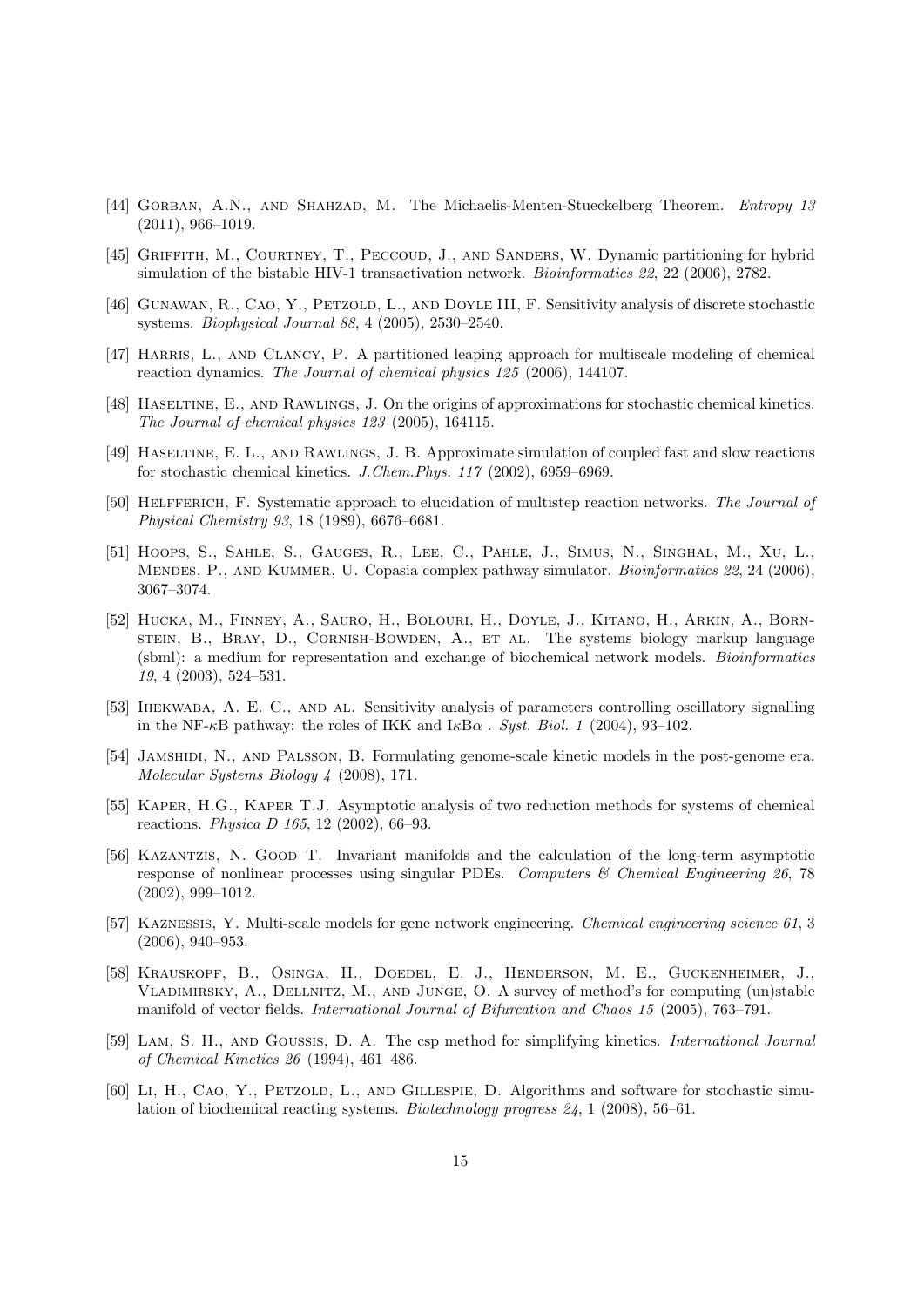- <span id="page-15-17"></span>[61] Lipniacki, T., Paszek, P., Brasier, A. R., Luxon, B., and Kimmel, M. Mathematical model of NF- $\kappa$ B regulatory module. *J. Theor. Biol.* 228 (2004), 195–215.
- <span id="page-15-5"></span>[62] LOCHACK, P., AND MEUNIER, C. *Multiphase averaging for classical systems*. Springer, New York, 1988.
- <span id="page-15-3"></span>[63] Maas, U., and Pope, S. B. Simplifying chemical kinetics: intrinsic low-dimensional manifolds in composition space. Combust. Flame 88 (1992), 239264.
- <span id="page-15-8"></span>[64] MASTNY, E., HASELTINE, E., AND RAWLINGS, J. Two classes of quasi-steady-state model reductions for stochastic kinetics. The Journal of Chemical Physics 127 (2007), 094106.
- <span id="page-15-9"></span>[65] MÉLYKÚTI, B., BURRAGE, K., AND ZYGALAKIS, K. Fast stochastic simulation of biochemical reaction systems by alternative formulations of the chemical langevin equation. The Journal of chemical physics 132 (2010), 164109.
- <span id="page-15-6"></span>[66] Messiah, A. Quantum mechanics. Wiley, New York, 1962.
- <span id="page-15-13"></span>[67] MIKHALKIN, G. What is a tropical curve. Notices of the AMS 54, 4 (2007).
- <span id="page-15-1"></span>[68] Naldi, A., Remy, E., Thieffry, D., and Chaouiya, C. A reduction of logical regulatory graphs preserving essential dynamical properties. In Computational Methods in Systems Biology (2009), Springer, pp. 266–280.
- <span id="page-15-2"></span>[69] NALDI, A., REMY, E., THIEFFRY, D., AND CHAOUIYA, C. Dynamically consistent reduction of logical regulatory graphs. Theoretical Computer Science 412, 21 (2011), 2207–2218.
- <span id="page-15-11"></span>[70] Noel, V., Vakulenko, S., and Radulescu, O. Algorithm for identification of piecewise smooth hybrid systems; application to eukaryotic cell cycle regulation. In Proceedings of WABI 2011, to appear (2011).
- <span id="page-15-12"></span>[71] PACHTER, L., AND STURMFELS, B. Tropical geometry of statistical models. Proceedings of the National Academy of Sciences of the United States of America 101, 46 (2004), 16132.
- <span id="page-15-7"></span>[72] Pahle, J. Biochemical simulations: stochastic, approximate stochastic and hybrid approaches. Briefings in bioinformatics 10, 1 (2009), 53–64.
- <span id="page-15-0"></span>[73] PAPIN, J., REED, J., AND PALSSON, B. Hierarchical thinking in network biology: the unbiased modularization of biochemical networks. Trends in biochemical sciences 29, 12 (2004), 641–647.
- <span id="page-15-4"></span>[74] POINCARÉ, H. Les Méthodes Nouvelles de la Mécanique Céleste. Gauthier-Villars, Paris, 1899.
- <span id="page-15-16"></span>[75] Rabitz, H., Kramer, M., and Dacol, D. Sensitivity analysis in chemical kinetics. Annual Review of Physical Chemistry 34 (1983), 419–461.
- <span id="page-15-10"></span>[76] Radulescu, O., Gorban, A., Zinovyev, A., and Lilienbaum, A. Robust simplifications of multiscale biochemical networks. BMC systems biology 2, 1 (2008), 86.
- <span id="page-15-15"></span>[77] Radulescu, O., and Gorban, A. N. Limitation and averaging for deterministic and stochastic biochemical reaction networks. International Workshop Model Reduction in Reacting Flow, Notre Dame (2009).
- <span id="page-15-14"></span>[78] Radulescu, O., Gorban, A. N., Vakulenko, S., and Zinovyev, A. Hierarchies and modules in complex biological systems. Proceedings of ECCS'06 (2006).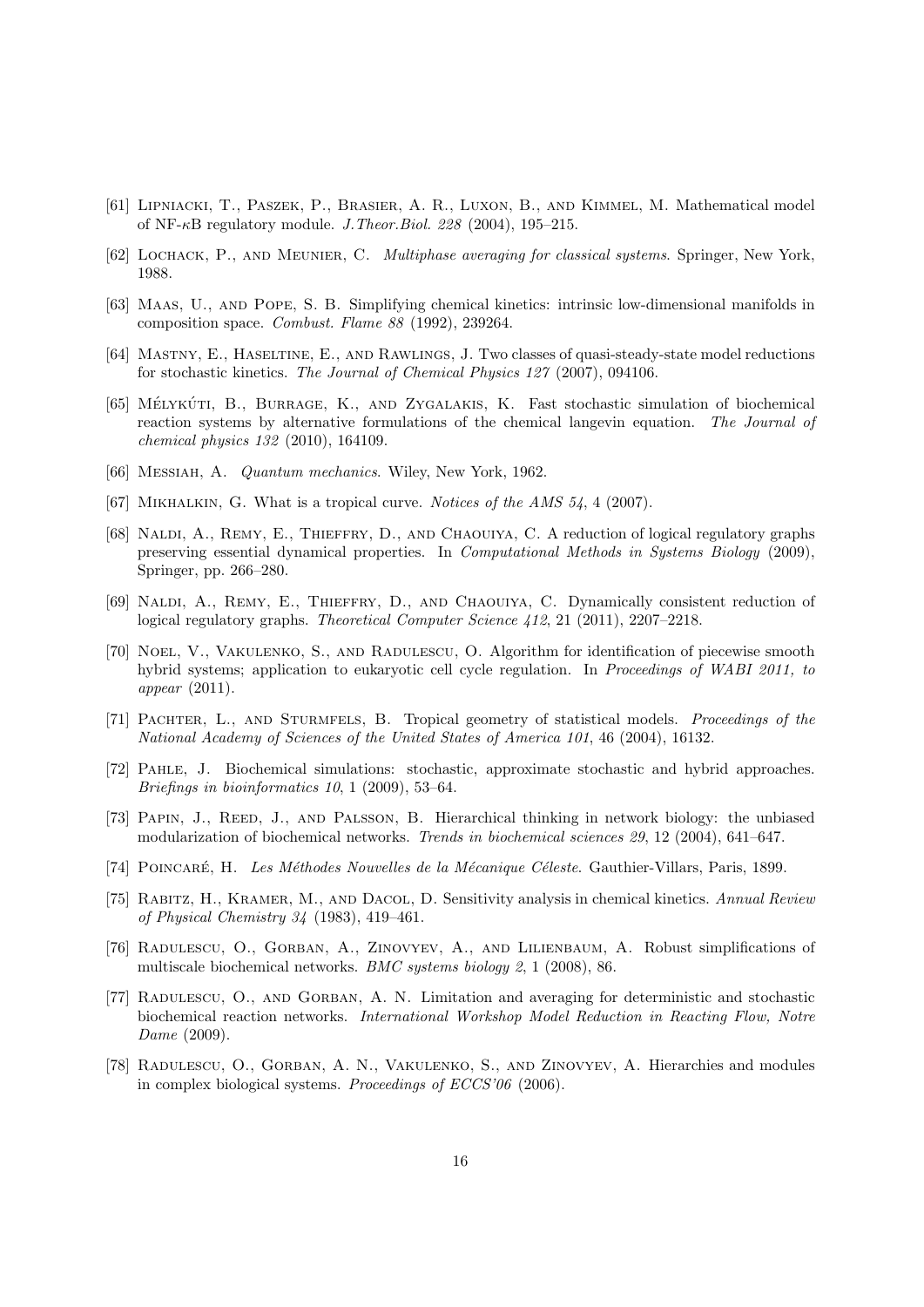- <span id="page-16-16"></span>[79] Radulescu, O., Gorban, A. N., Zinovyev, A., and Lilienbaum, A. Robust simplifications of multiscale biochemical networks. BMC Systems Biology 2, 1 (2008), 86.
- <span id="page-16-11"></span>[80] RADULESCU, O., MULLER, A., AND CRUDU, A. Théorèmes limites pour des processus de markov à sauts. synthèse des resultats et applications en biologie moleculaire. Technique et Science Informatique 26 (2007), 443–469.
- <span id="page-16-0"></span>[81] ROUSSEL, M., AND FRASER, S. On the geometry of transient relaxation. J. Chem. Phys. 94 (1991), 7106–7113.
- <span id="page-16-8"></span>[82] Salis, H., and Kaznessis, Y. Accurate hybrid stochastic simulation of a system of coupled chemical or biochemical reactions. The Journal of chemical physics 122 (2005), 054103.
- <span id="page-16-10"></span>[83] Salis, H., Sotiropoulos, V., and Kaznessis, Y. Multiscale Hy3S: hybrid stochastic simulation for supercomputers. BMC Bioinformatics 7, 1 (2006), 93.
- <span id="page-16-13"></span>[84] Savageau, M., and Voit, E. Recasting nonlinear differential equations as s-systems: a canonical nonlinear form. Mathematical biosciences 87, 1 (1987), 83–115.
- <span id="page-16-3"></span>[85] Sawant, A., and Acharya, A. Model reduction via parametrized locally invariant manifolds: some examples. Computer methods in applied mechanics and engineering 195, 44-47 (2006), 6287–6311.
- <span id="page-16-2"></span>[86] Segel, L., and Slemrod, M. The quasi-steady-state assumption: a case study in perturbation. SIAM Review 31, 3 (1989), 446–477.
- <span id="page-16-1"></span>[87] SEMENOFF, N. On the kinetics of complex reactions. The Journal of Chemical Physics 7 (1939), 683.
- <span id="page-16-4"></span>[88] SLEMROD, M. Averaging of fast-slow systems. Coping with Complexity: Model Reduction and Data Analysis (2011), 1–7.
- <span id="page-16-6"></span>[89] Slepchenko, B., Schaff, J., and Choi, Y. Numerical approach to fast reactions in reactiondiffusion systems: application to buffered calcium waves in bistable models. Journal of Computational Physics 162, 1 (2000), 186–218.
- <span id="page-16-5"></span>[90] Slepchenko, B., Schaff, J., Macara, I., and Loew, L. Quantitative cell biology with the virtual cell. Trends in cell biology 13, 11 (2003), 570–576.
- <span id="page-16-14"></span>[91] Soliman, S. and Heiner, M. A unique transformation from ordinary differential equations to reaction networks. PloS one 5, 12 (2010), e14284.
- <span id="page-16-9"></span>[92] Surovtsova, I., Sahle, S., Pahle, J., and Kummer, U. Approaches to complexity reduction in a systems biology research environment (SYCAMORE). In Proceedings of the 37th conference on Winter simulation (2006), Winter Simulation Conference, pp. 1683–1689.
- <span id="page-16-7"></span>[93] SUROVTSOVA, I., SIMUS, N., LORENZ, T., KÖNIG, A., SAHLE, S., AND KUMMER, U. Accessible methods for the dynamic time-scale decomposition of biochemical systems. Bioinformatics 25, 21 (2009), 2816.
- <span id="page-16-15"></span>[94] Tyson, J. Modeling the cell division cycle: cdc2 and cyclin interactions. Proceedings of the National Academy of Sciences of the United States of America 88, 16 (1991), 7328.
- <span id="page-16-12"></span>[95] V. Noel and D. Grigoriev and S. Vakulenko and O. Radulescu. Tropical geometries and dynamics of biochemical networks. Application to hybrid cell cycle models. Electronic Notes in Theoretical Computer Science (to appear, Arxiv preprint [arXiv:1109.4085v](http://arxiv.org/abs/1109.4085)2).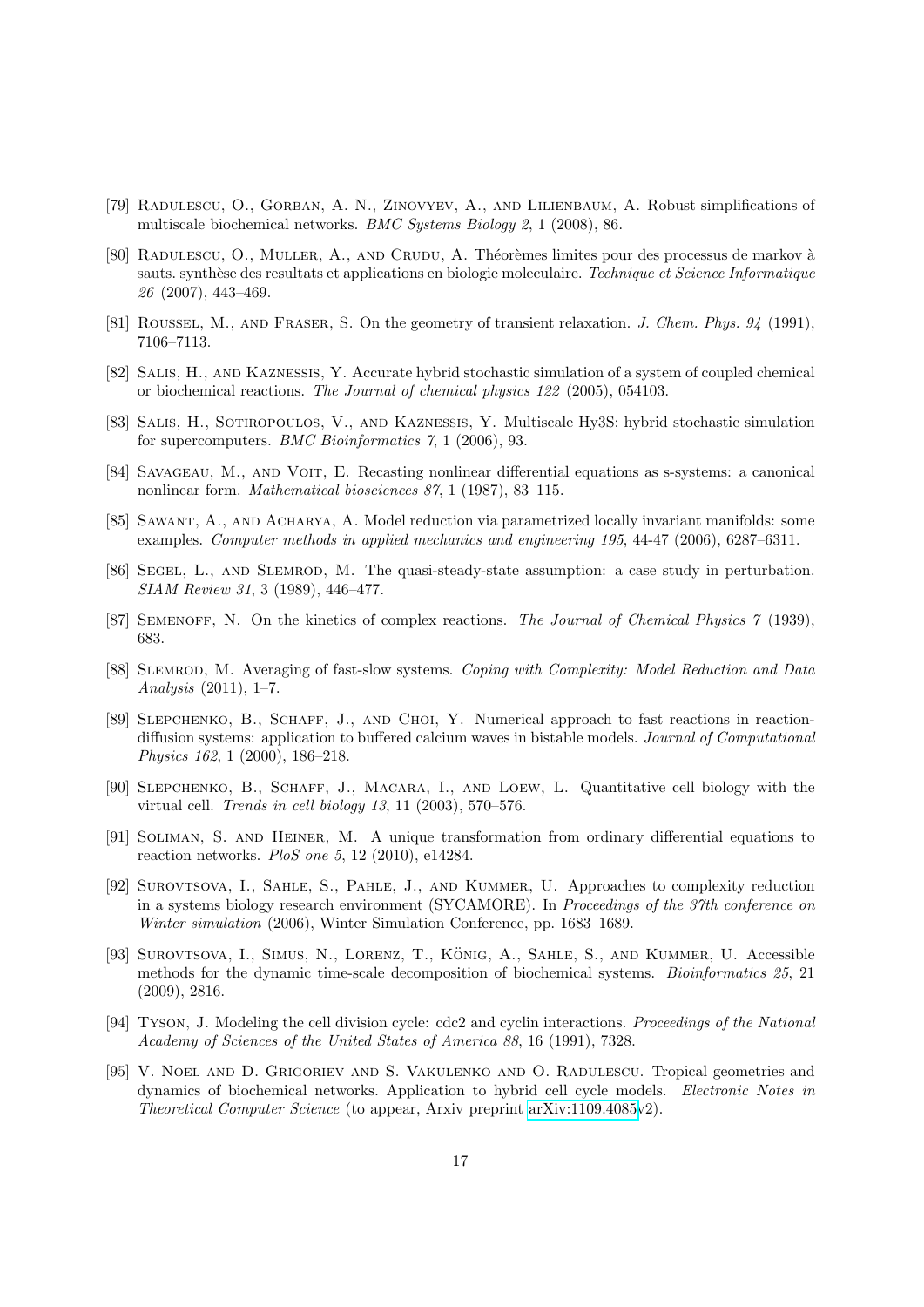- <span id="page-17-1"></span>[96] VAN DEN BOOM, T., AND DE SCHUTTER, B. Modelling and control of discrete event systems using switching max-plus-linear systems. Control engineering practice 14, 10 (2006), 1199–1211.
- <span id="page-17-2"></span>[97] Viro, O. From the sixteenth hilbert problem to tropical geometry. Japanese Journal of Mathematics 3, 2 (2008), 185–214.
- <span id="page-17-3"></span>[98] Von Kamp, A. and Schuster, S. Metatool 5.0: fast and flexible elementary modes analysis. Bioinformatics 22, 15 (2006), 1930–1931.
- <span id="page-17-4"></span>[99] Witten, I., and Frank, E. Data Mining: Practical machine learning tools and techniques. Morgan Kaufmann, 2005.
- <span id="page-17-0"></span>[100] Yablonskii, G.S., Bykov, V.I., Gorban, A.N., and Elokhin, V.I. Kinetic Models of Catalytic Reactions. Elsevier, Amsterdam, 1991.

# Appendix : algorithms

#### Algorithm 1 : reduction of monomolecular networks with separation

This algorithm consists of three procedures.

I. Constructing of an auxiliary reaction network: pruning.

For each  $A_i$  branching node (substrate of several reactions) let us define  $\kappa_i$  as the maximal kinetic constant for reactions  $A_i \to A_j$ :  $\kappa_i = \max_i \{k_{ii}\}\$ . For correspondent j we use the notation  $\phi(i)$ :  $\phi(i)$  $\arg \max_i \{k_{ii}\}.$ 

An auxiliary reaction network V is the set of reactions obtained by keeping only  $A_i \rightarrow A_{\phi(i)}$  with kinetic constants  $\kappa_i$  and discarding the other, slower reactions. Auxiliary networks have no branching, but they can have cycles and confluences. The correspondent kinetic equation is

$$
\dot{c}_i = -\kappa_i c_i + \sum_{\phi(j)=i} \kappa_j c_j,\tag{12}
$$

If the auxiliary network contains no cycles, the algorithm stops here.

#### II gluing cycles and restoring cycle exit reactions

In general, the auxiliary network V has several cycles  $C_1, C_2, ...$  with lengths  $\tau_1, \tau_2, ... > 1$ .

These cycles will be "glued" into points and all nodes in the cycle  $C_i$ , will be replaced by a single vertex  $A<sup>i</sup>$ . Also, some of the reactions that were pruned in the first part of the algorithm are restored with renormalized rate constants. Indeed, reaction exiting a cycle are needed to render the correct dynamics: without them, the total mass accumulates in the cycle, with them the mass can also slowly leave the cycle. Reactions  $A \to B$  exiting from cycles  $(A \in C_i, B \notin C_i)$  are changed into  $A^i \to B$  with the rate constant renormalization: let the cycle  $C^i$  be the following sequence of reactions  $A_1 \to A_2 \to ... A_{\tau_i} \to A_1$ , and the reaction rate constant for  $A_j \to A_{j+1}$  is  $k_j$  ( $k_{\tau_i}$  for  $A_{\tau_i} \to A_1$ ). The quasi-stationary normalized distribution in the cycle is:

$$
c_j^{\circ} = \frac{1}{k_j} \left( \sum_{j=1}^{\tau_i} \frac{1}{k_j} \right)^{-1}, \ j = 1, \dots, \tau_i.
$$

The reaction  $A_j \to B$   $(A \in C_i, B \notin C_i)$  with the rate constant k is changed into  $A^i \to B$  with the rate constant  $c_j^{\circ}k$ .

Let the cycle  $C_i$  have the limiting steps that is much slower than other reactions. For the limiting reaction of the cycle  $C_i$  we use notation  $k_{\text{lim }i}$ . In this case,  $c_j^{\circ} = k_{\text{lim }i}/k_j$ . If  $A = A_j$  and k is the rate constant for  $A \to B$ , then the new reaction  $A^i \to B$  has the rate constant  $kk_{\text{lim }i}/k_j$ . This rate is obtained using quasi-stationary distribution for the cycle.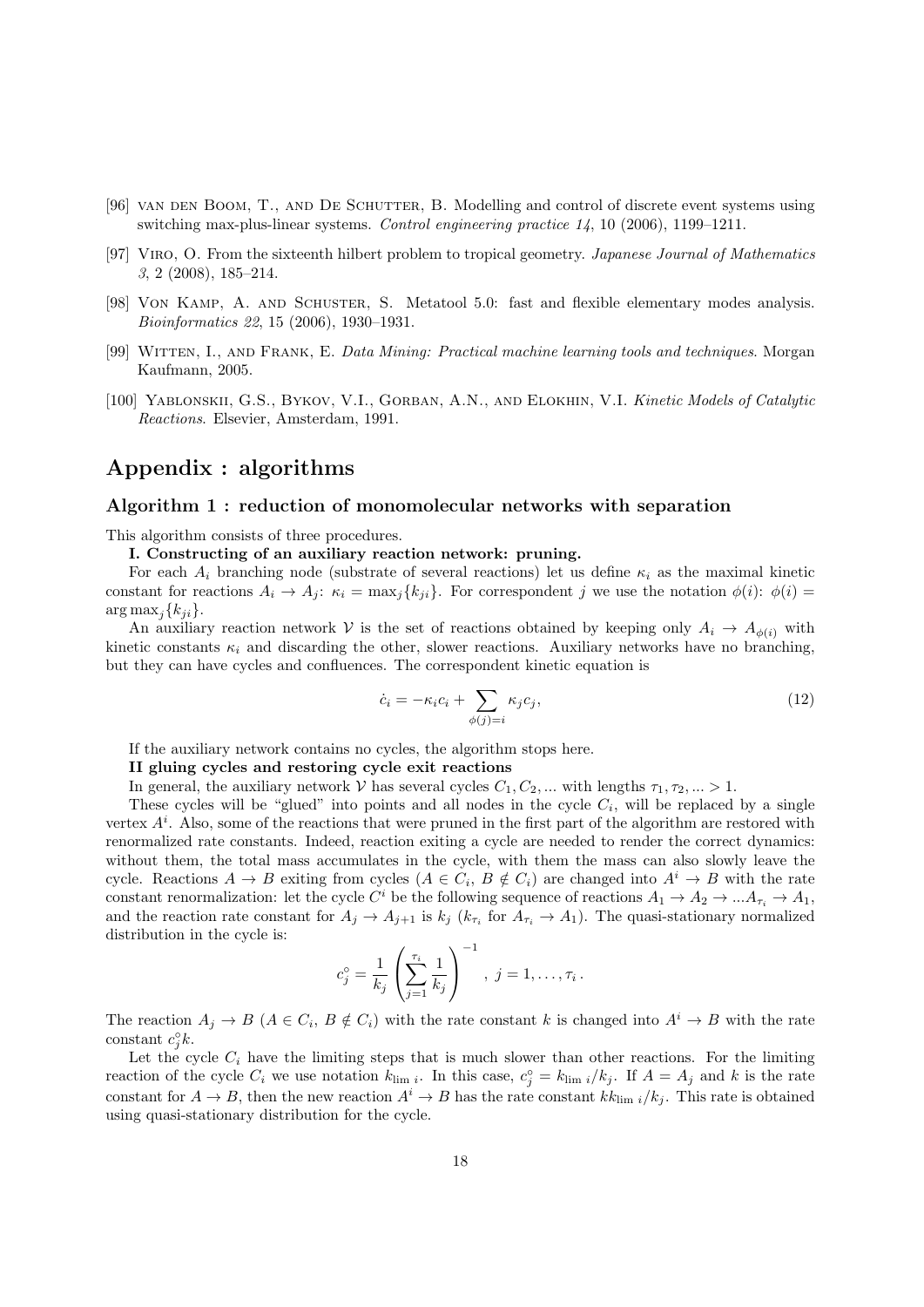The new auxiliary network  $\mathcal{V}^1$  is computed for the network with glued cycles. Then we prune it, extract cycles, glue them, iterate until a acyclic network is obtained  $\mathcal{V}^m$ , where m is the number of iterations.

#### III Restoring cycles

The previous procedure gives us the sequence of networks  $\mathcal{V}^1,\ldots,\mathcal{V}^m$  with the set of vertices  $\mathcal{A}^1,\ldots,\mathcal{A}^m$ and reaction rate constants defined for each  $\mathcal{V}^i$  in the processes of pruning and gluing.

The dynamics of species inside glued cycles is lost after their gluing. A full multi-scale approximation (including relaxation inside cycles) can be obtained by restoration of cycles. This is done starting from the acyclic auxiliary network  $\mathcal{V}^m$  back to  $\mathcal{V}^1$  through the hierarchy of cycles. Each cycle is restored according to the following procedure:

- We start the reverse process from the glued network  $\mathcal{V}^m$  on  $\mathcal{A}^m$ . On a step back, from the set  $\mathcal{A}^m$ to  $\mathcal{A}^{m-1}$  and so on, some of glued cycles should be restored and cut. On the qth step we build an acyclic reaction network on the set of vertices  $\mathcal{A}^{m-q}$ , the final network is defined on the initial vertex set and approximates relaxation of the initial networks.
- To make one step back from  $\mathcal{V}^m$  let us select the vertices of  $\mathcal{A}^m$  that are glued cycles from  $\mathcal{V}^{m-1}$ . Let these vertices be  $A_1^m, A_2^m, \dots$  Each  $A_i^m$  corresponds to a glued cycle from  $\mathcal{V}^{m-1}$ ,  $A_{i1}^{m-1}$   $\rightarrow$  $A_{i2}^{m-1} \to \ldots A_{i\tau_i}^{m-1} \to A_{i1}^{m-1}$ , of the length  $\tau_i$ . We assume that the limiting steps in these cycles are  $A^{m-1}_{i\tau_i} \to A^{m-1}_{i1}$ . Let us substitute each vertex  $A^m_i$  in  $\mathcal{V}^m$  by  $\tau_i$  vertices  $A^{m-1}_{i1}, A^{m-1}_{i2}, \dots, A^{m-1}_{i\tau_i}$  and add to  $\mathcal{V}^m$  reactions  $A_{i1}^{m-1} \to A_{i2}^{m-1} \to \ldots A_{i\tau_i}^{m-1}$  (that are the cycle reactions without the limiting step) with corresponding constants from  $\mathcal{V}^{m-1}$ .
- If there exists an outgoing reaction  $A_i^m \to B$  in  $\mathcal{V}^m$  then we substitute it by the reaction  $A_{i\tau_i}^{m-1} \to B$ with the same constant, i.e. outgoing reactions  $A_i^m \to \dots$  are reattached to the heads of the limiting steps. Let us rearrange reactions from  $\mathcal{V}^m$  of the form  $B \to A_i^m$ . These reactions have prototypes in  $\mathcal{V}^{m-1}$  (before the last gluing). We simply restore these reactions. If there exists a reaction  $A_i^m \to A_j^m$ then we find the prototype in  $\mathcal{V}^{m-1}$ ,  $A \to B$ , and substitute the reaction by  $A^{m-1}_{i\tau_i} \to B$  with the same constant, as for  $A_i^m \to A_j^m$ .
- After the previous step is performed, the vertices set is  $\mathcal{A}^{m-1}$ , but the reaction set differs from the reactions of the network  $\mathcal{V}^{m-1}$ : the limiting steps of cycles are excluded and the outgoing reactions of glued cycles are included (reattached to the heads of the limiting steps). To make the next step, we select vertices of  $\mathcal{A}^{m-1}$  that are glued cycles from  $\mathcal{V}^{m-2}$ , substitute these vertices by vertices of cycles, delete the limiting steps, attach outgoing reactions to the heads of the limiting steps, and for incoming reactions restore their prototypes from  $\mathcal{V}^{m-2}$ , and so on.

After all, we restore all the glued cycles, and construct an acyclic reaction network on the set A. This acyclic network approximates relaxation of the initial network. We call this system the dominant system.

Note that the reduction algorithm does not need precise values of the constants. It is enough to have an initial ordering of the constants. Then, the auxiliary network is obtained only from this ordering. However, after a first iteration, and if the initial network contains cycles, some of the exit constant are renormalized and the new rate constants become monomials of the old ones. In order to prune again, we need to compare these monomials. Monomials of well separated constants are generically well separated [\[42\]](#page-13-13). However, a freedom remains on ordering these new monomials, leading to several possible reduced acyclic digraphs, given an initial digraph with ordering of the constants (Figure [1](#page-21-0) of the main text).

#### Algorithm 2 : reduction of nonlinear networks with separation

This algorithm consists of the following procedures.

#### I. Identification of QSS species and QE reactions.

There are two methods of identification, trajectory based, and tropicalization based. Presently we are using the trajectory based method.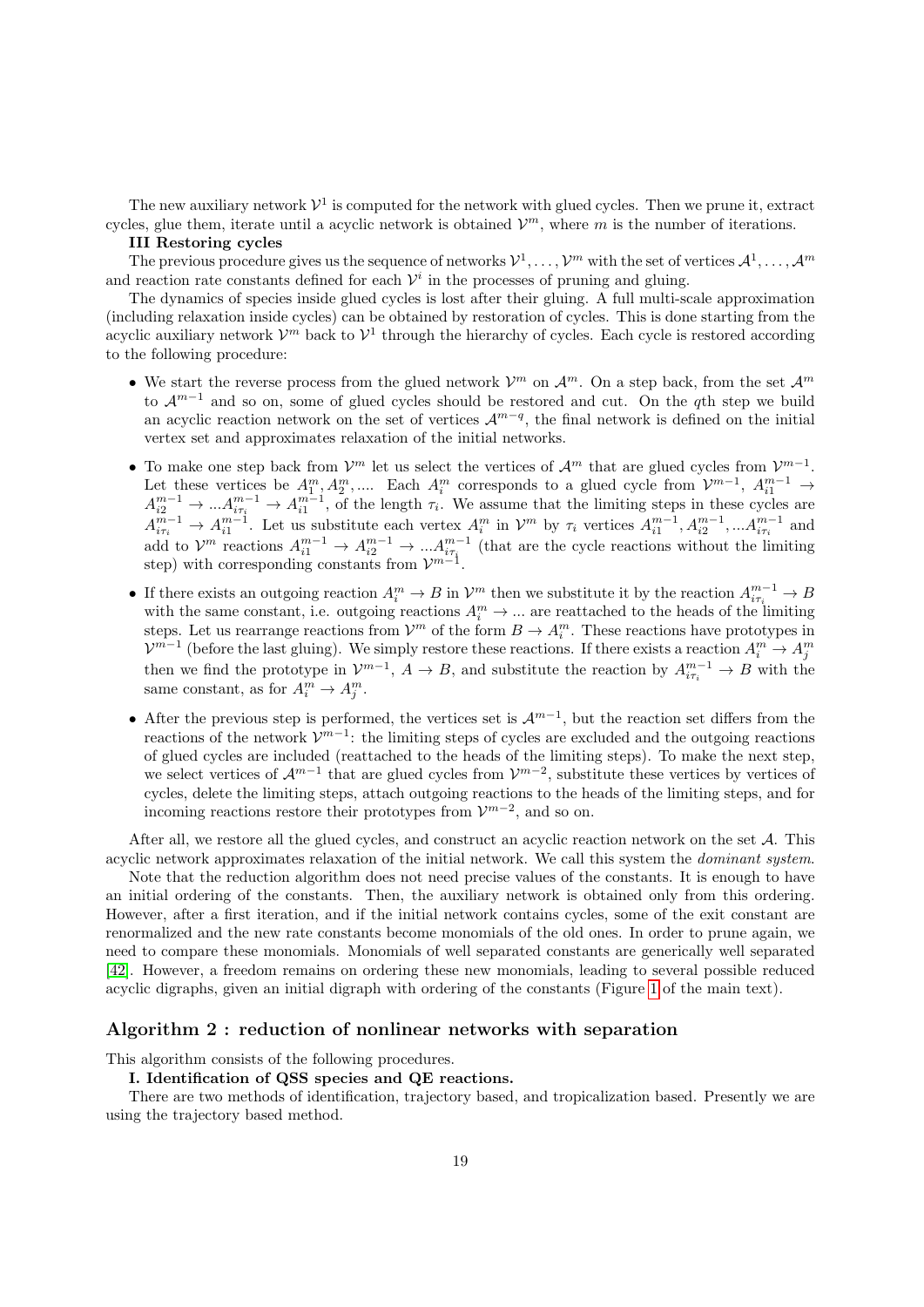- Detect slaved species. After generating trajectories  $c(t)$  for  $t \in I$ , for each species compute the distances  $\delta_i = \sup_{t \in I} |log(c_i(t)) - log(c_i^*(t))|$ . Use k-means clustering to separate species into two groups, slaved (small values of  $\delta$ ) and slow (large values of  $\delta$ ) species.
- **Prune.** For each  $P_i$  (polynomial rate) corresponding to slaved species, compute the pruned version  $\tilde{P}_i$  by eliminating all monomials that are dominated by other monomials of  $P_i$ .
- Identify QE reactions and QSS species. Identify, in the structure of  $\tilde{P}_i$  the forward and reverse rates of QE reactions. This step can be performed by recipes presented in [\[91\]](#page-16-14). The slaved species not involved in QE reactions are QSS.

#### II. Exploiting QSS conditions, pruning intermediate species, pooling reactions

- **Define subsets and matrices** Given the set of QSS (intermediate) species I, one defines the set  $\mathcal{R}_I$  of reactions acting on them. The terminal species  $T$ , are the other species, different from  $I$ , on which act the reactions from  $\mathcal{R}_I$ . Define two stoichiometric matrices  $S^f$  and  $S^T$ .  $S^f$  defines the fast subsystem and has a number of lines equal to the number of QSS species, and a number of columns equal to the number of reactions  $\mathcal{R}_I$ .  $S^T$  contains the stoichiometries of the terminal species for the same reactions  $\mathcal{R}_I$ . Species I will be pruned, and reactions  $\mathcal{R}_I$  will be pooled.
- Compute elementary modes (EMs) Compute elementary modes of nonzero terminal stoichiometry as minimal solutions of  $S^f \gamma = 0$ ,  $S^T \gamma \neq 0$ , the minimality being defined with respect to the number of nonzero coefficients.  $S^T \gamma \neq 0$  on the output of elementary modes packages such as METATOOL. If the terminal stoichiometries of the EMs are dependent, restrict to a subset of independent terminal stoichiometries.
- Solve QSS equations Find approximate formal solutions for systems of QSS algebraic equations. This step is not yet automatic. It will be automatized in subsequent work by using tropical geometry methods.
- Find rates of EMs To each elementary mode  $\gamma_i$ , associate a kinetic law giving the rate of the EM as a fonction of the terminal species concentrations  $R_i^*(c_T)$ . Let  $R(c_T)$  be the vector of rates of terminal species (the dependence on  $c_T$  is direct, or indirect, via  $c_I$  that can be now expressed as function of  $c_T$ ) of reactions in  $\mathcal{R}_I$ . Then the EM rates  $R_i^*(c_T)$  must satisfy  $S^T R(c_T) = \sum R_i^*(c_T) S^T \gamma_i$ . This equation has an unique solution if the vectors  $S^T \gamma_i$  are independent (this justifies the independence condition for the terminal stoichiometries of EMs).

#### III. Exploiting QE conditions, pruning QE reactions, pooling species

- **Define subsets and matrices** Given the set of  $QE$  reactions  $Q$ , one defines the set  $S$  of species that are affected by them. The species S are also affected by other reactions that we call terminal,  $Q_T$ . Define two stoichiometric matrices  $S^f$  and  $S^T$ .  $S^f$  defines the fast subsystem and has a number of lines equal to the cardinal of E, and a number of columns equal to the cardinal of  $Q$ .  $S<sup>T</sup>$  contains the stoichiometries of the reactions reactions  $Q_T$  for the same species S (it has the same number of lines as  $S^f$ ). Reactions Q will be pruned and species E will be pooled.
- **Compute species pools** Species pools are computed as minimal solutions of  $bS^f = 0$ ,  $bS^T \neq 0$  (the second condition stands for looking for conservation laws of the fast subsystem that are not conserved by the entire network; the minimality condition means that we compute elementary modes of the transpose matrix  $S^f$ ).
- Solve QE equations Same methods as for QSS conditions. Solve the QSS equations together with the conservation of pools and express the concentrations of the species  $E$  as functions of the pools  $c_i^* = b_i c.$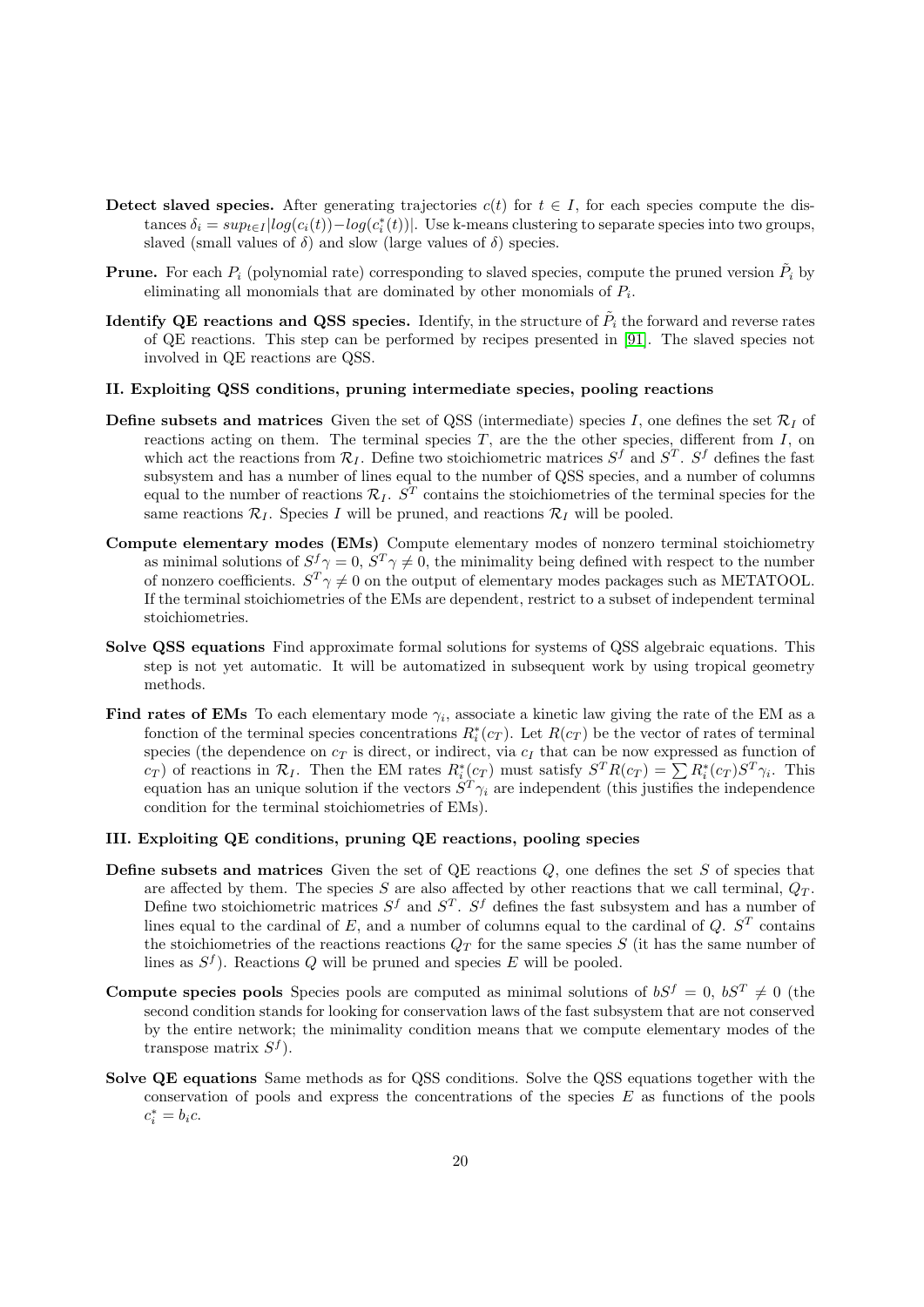Find new rates Re-express (by substitution) the rate of each reaction from  $Q_T$  in terms of pools  $c_i^* = b_i c$ .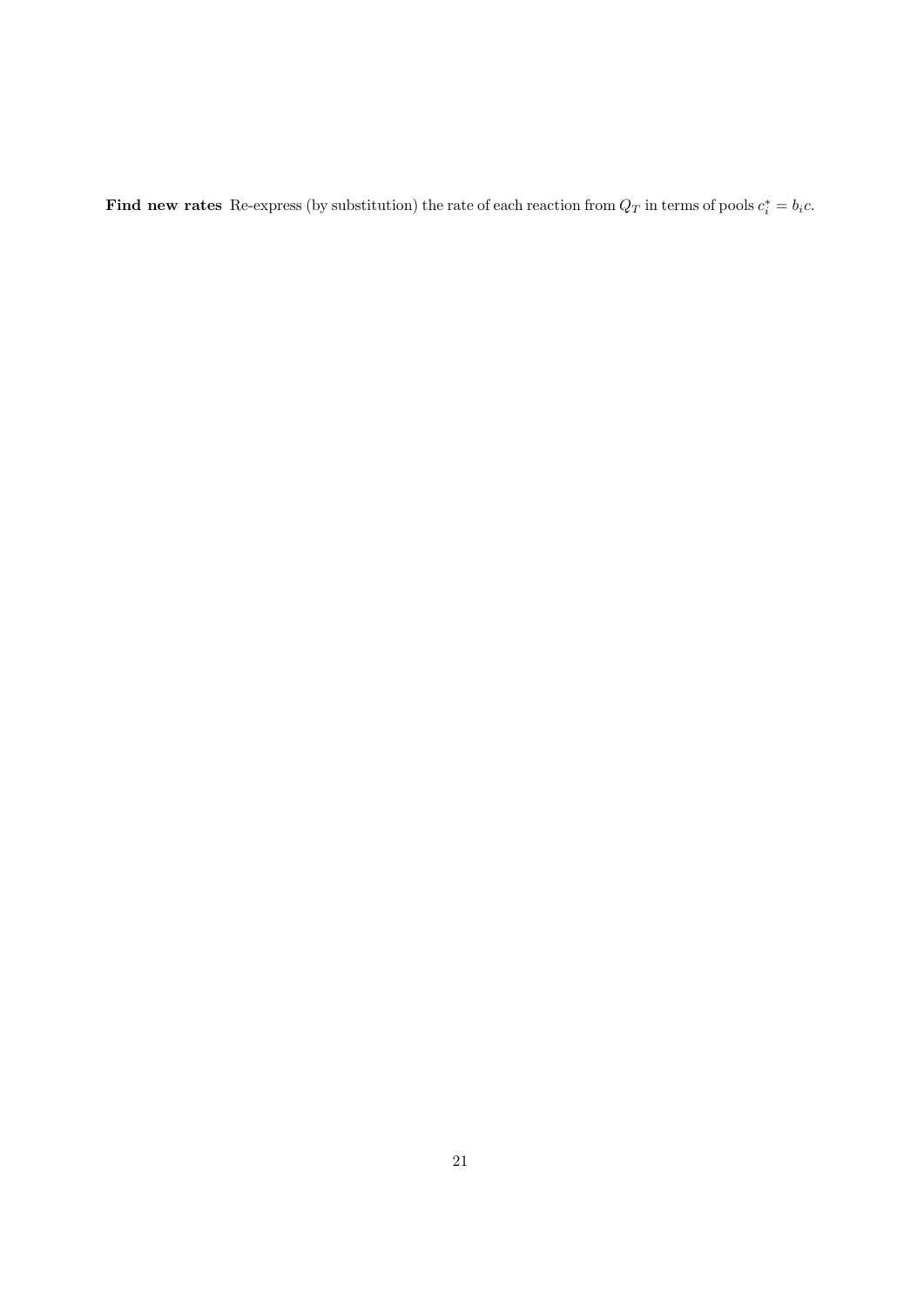

<span id="page-21-0"></span>Figure 1: A monomolecular network with total separation can be represented as a digraph with integer labels (the quickest reaction has label 1). Two simple rules allow to eliminate competition between reactions (rule a) and transform cycles into chains (rule b). Rule b can not be applied to cycles with outgoing slow reactions, in which case more complex, hierarchical rules should be applied (rule c). In the rule c, first the cycle  $A_2 \to A_3 \to A_4 \to A_2$  is "glued" to a new node (pool  $A_2 + A_3 + A_4$ ) and the constant of the slow outgoing reaction renormalized to a monomial  $k_5k_5/k_3$ . Rule b is applied to the resulting network, which is a cycle with no outgoing reactions. The comparison of the constants  $k_5k_5/k_3$  and  $k_6$ dictates where this cycle is cut. Finally, the glued cycle is restored, with its slowest step removed.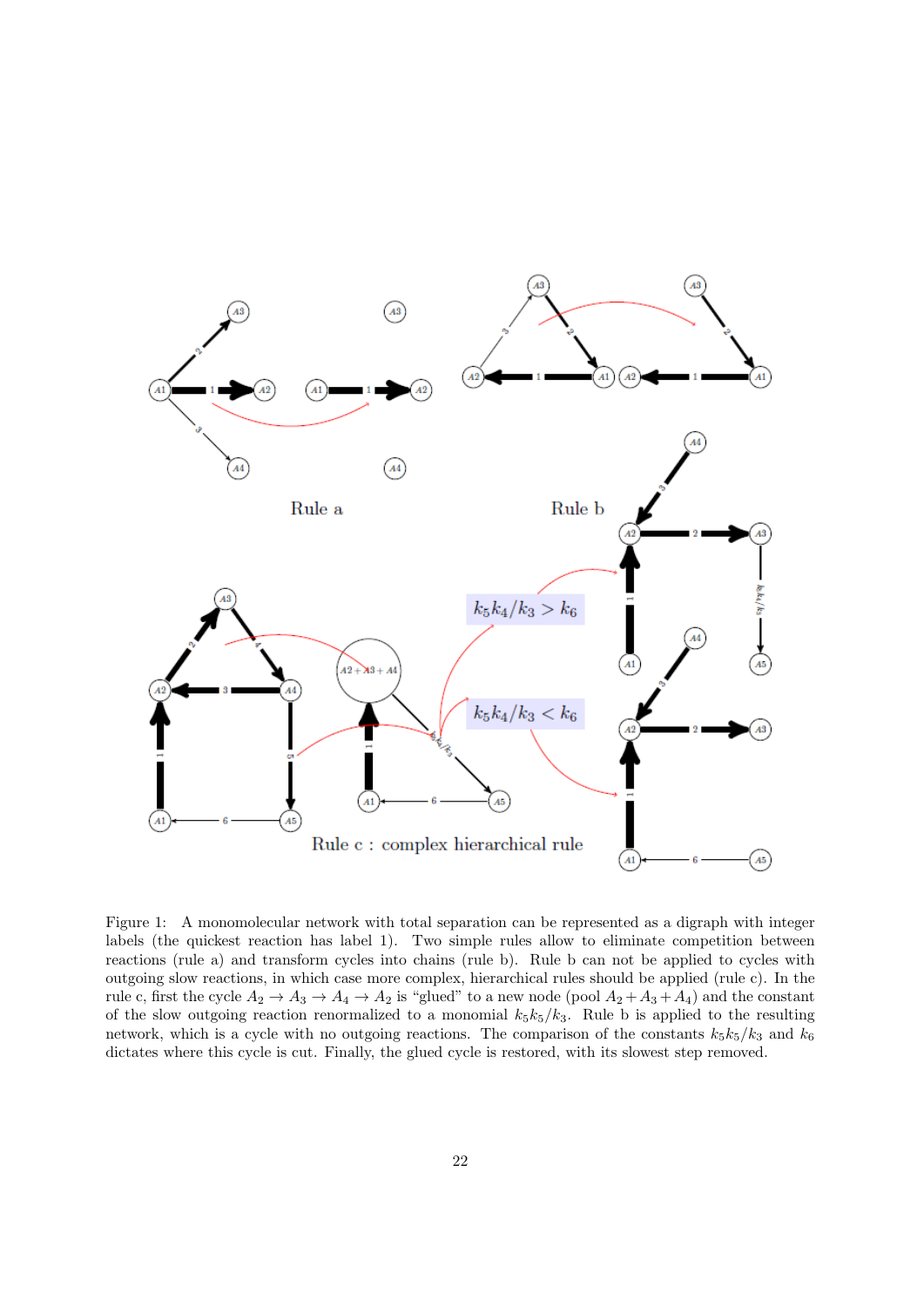

<span id="page-22-0"></span>Figure 2: For a given timescale, monomolecular networks with total separation behave as a single step: the concentrations of some species (white) are practically constant, some species (yellow) are rapid , low concentration, intermediates, one species (red) is gradually consumed and another (pink) is gradually produced. We have represented the sequence of one step approximations of a reduced, acyclic, deterministic digraph, from the quickest time-scale  $t_1 = \lambda_1^{-1}$  to the slowest one  $t_4 = \lambda_4^{-1}$ . These one step approximations are activated when mass is introduced at  $t = 0$  via the "boundary nodes"  $A_1$  and  $A_6$ .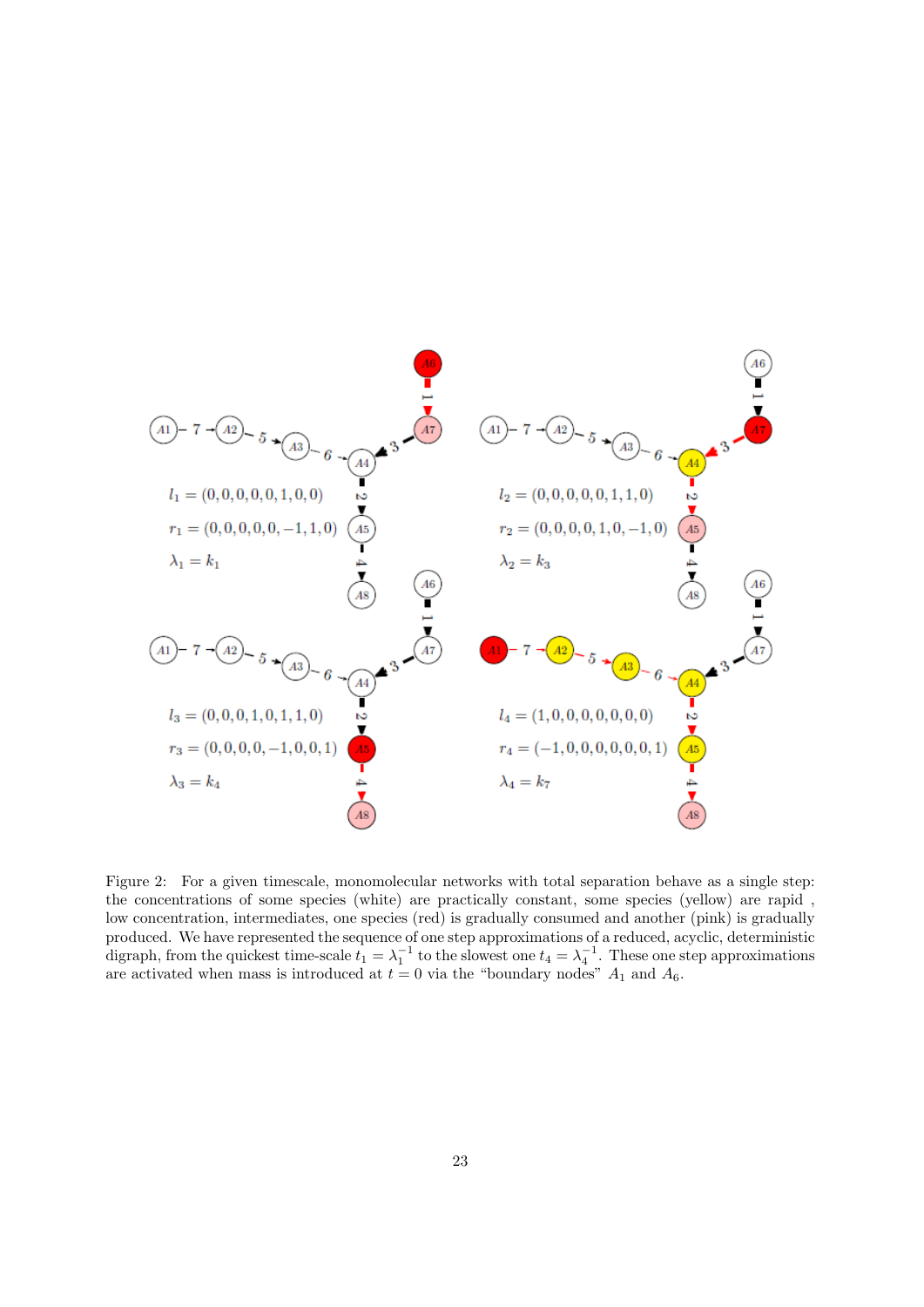

<span id="page-23-0"></span>Figure 3: a) The tropical manifold of the polynomial  $ax + by + cxy$  on "logarithmic paper" is a three lines tripod. b) The tropical manifolds for the species ES (in red) and S (in blue) for the Michaelis-Menten mechanism. The tropicalized flow is also represented on both sides of the tropical manifolds (with arrows, red on one side, blue on the other side). Sliding modes correspond to blue and red arrows pointing in opposite directions.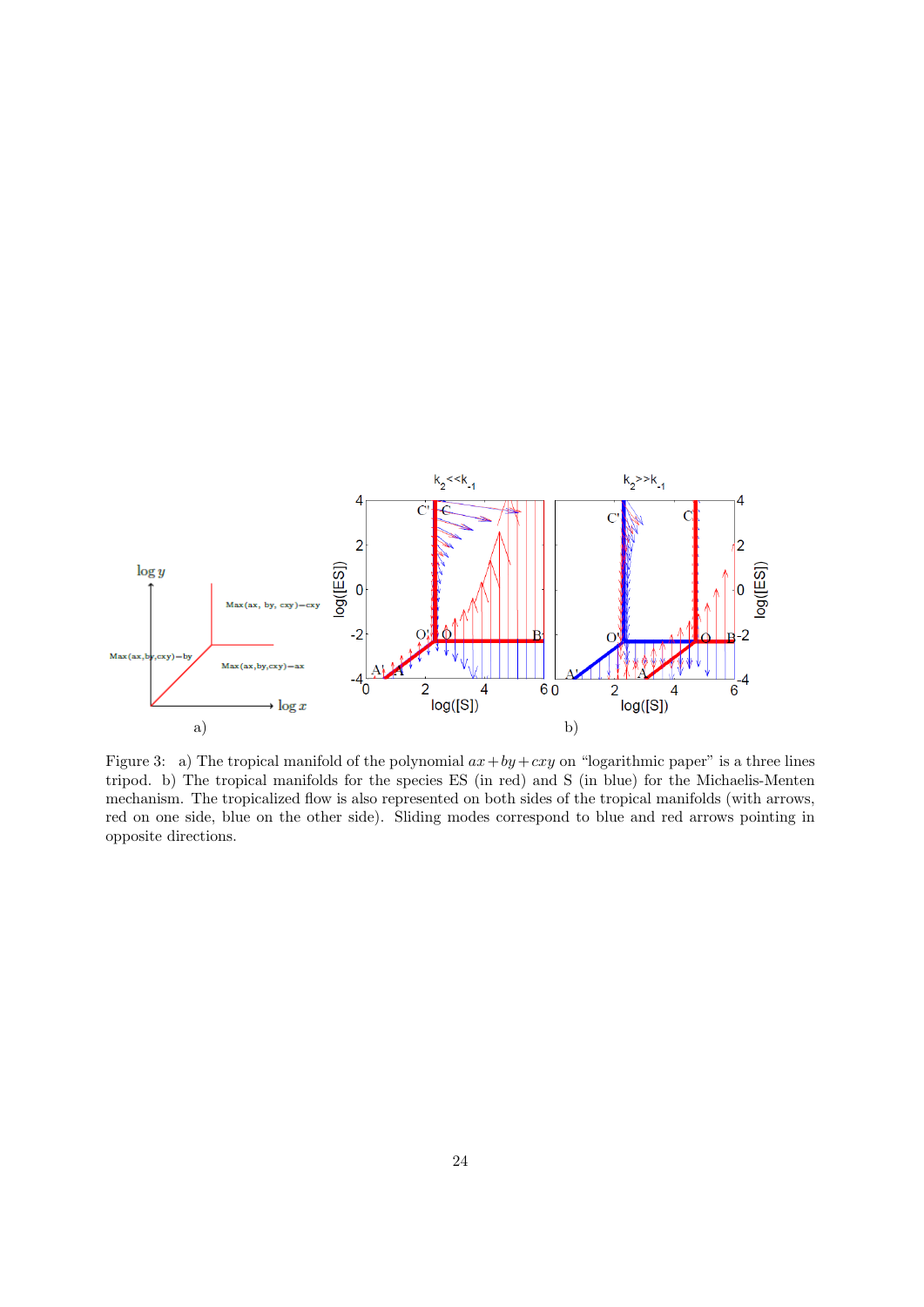

<span id="page-24-0"></span>Figure 4: Model reduction and tropicalization of a 5 variables cell cycle model defined by the differential equations  $y'_1 = k_9y_2 - k_8y_1 + k_6y_3$ ,  $y'_2 = k_8y_1 - k_9y_2 - k_3y_2y_5$ ,  $y'_3 = k'_4y_4 + k_4y_4y_3^2/C^2 - k_6y_3$ ,  $y'_4 = k'_4y_4 - k_6y_4$  $-k'_4y_4 - k_4y_4y_3^2/C^2 + k_3y_2y_5, y'_5 = k_1 - k_3y_2y_5$ , proposed in [\[94\]](#page-16-15). (A) Comparison of trajectories and imposed trajectories show that variables  $y_1$ ,  $y_2$ ,  $y_5$  are always slaved, meaning that the trajectories are close to the 2 dimensional hyperplane defined by the QE condition  $k_8y_1 = k_9y_2$ , the QSS condition  $k_1 = k_3y_2y_5$  and the conservation law  $y_1 + y_2 + y_3 + y_4 = C$ . The variables  $y_3$ ,  $y_4$  are slaved and the corresponding species are quasi-stationary on intervals. This means that the dimensionality of the dynamics is further reduced to 1, on intervals. (B) Tropicalization on logarithmic paper, in the plane of the variables  $y_3, y_4$ . The tropical manifold consists of two tripods, represented in blue and red, which divide the logarithmic paper into 6 polygonal sectors. Monomial vector fields defining the tropicalized dynamics change from one polygonal domain to another. The tropicalized (approximated) and the smooth (not reduced) limit cycle dynamics stay within bounded distance one from another. This distance is relatively small on intervals where the variables  $y_3$  or  $y_4$  are quasi-stationary, which correspond to sliding modes of the tropicalization.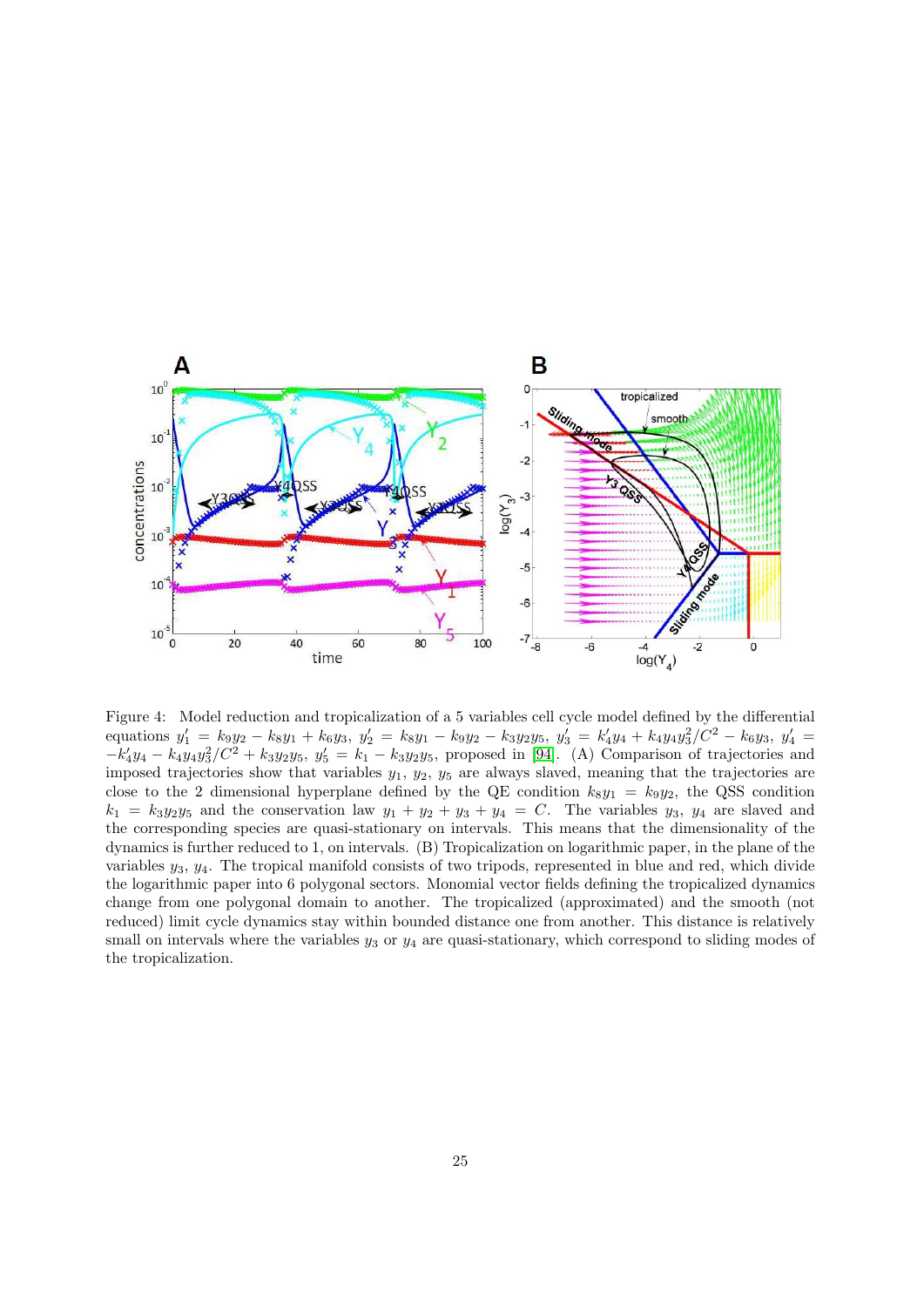

<span id="page-25-0"></span>Figure 5: The ratio of the imposed and actual trajectories has been calculated as a function of time for each species of the model of  $N F \kappa B$  canonical pathway (proposed in [\[61\]](#page-15-17), model  $\mathcal{M}(14, 25, 28)$  from [\[76\]](#page-15-10)). If this ratio is close to one fold, the species is slaved, otherwise the species is slow. Among the slaved species, some have low concentrations and satisfy quasi-steady-state conditions, whereas other have large concentrations and satisfy quasi-equilibrium conditions.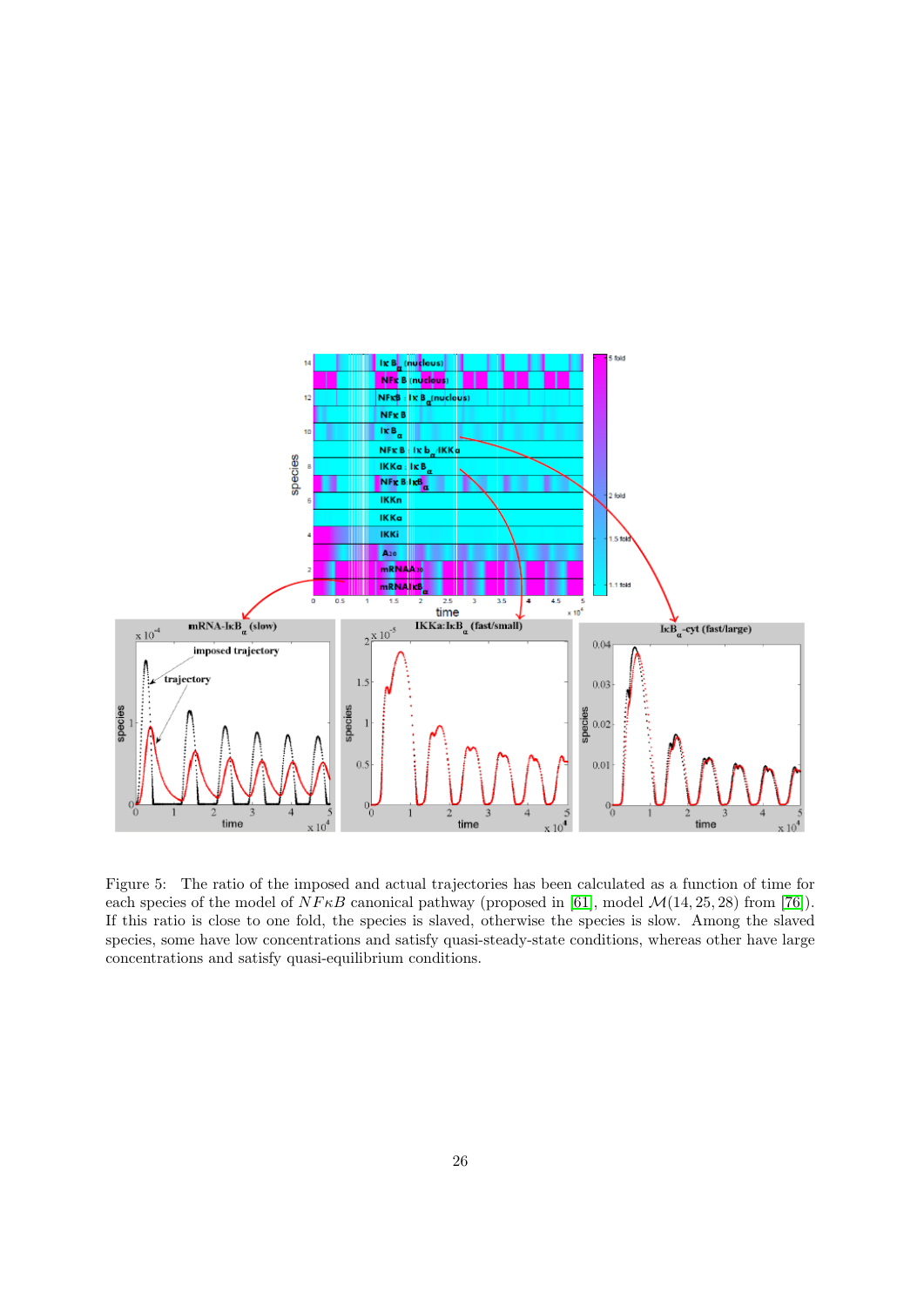

<span id="page-26-0"></span>Figure 6: Model of NF- $\kappa$ B signaling, proposing separate production of the subunits p50, p65, the full combinatorics of their interactions as well as with the inhibitor  $I\kappa B$ , the positive self-regulation of p50, and in addition an A20 molecule whose production is enhanced upon  $NF<sub>z</sub>B$  stimulation, and which negatively regulates the activity of the stimulus responding kinase IKK [\[76\]](#page-15-10). This model, denoted  $\mathcal{M}(39, 65, 90)$  contains 39 species, 65 reactions and 90 parameters. We have reduced it to various levels of complexity. Among the reduced model we obtained one,  $\mathcal{M}(14, 25, 33)$  that has the same stoichiometry as a model published elsewhere by another author [\[61\]](#page-15-17) and denoted  $\mathcal{M}(14, 25, 28)$ . Incidently, this is also the simplest model in the hierarchy related to  $\mathcal{M}(39, 65, 90)$ . The rate functions in the reduced model are different, explaining the difference in number of parameters. Comparison of the rate functions and of the trajectories of the models  $\mathcal{M}(14, 25, 33)$  and  $\mathcal{M}(14, 25, 28)$  provided insight into the consequences of various mechanistic modeling choices.